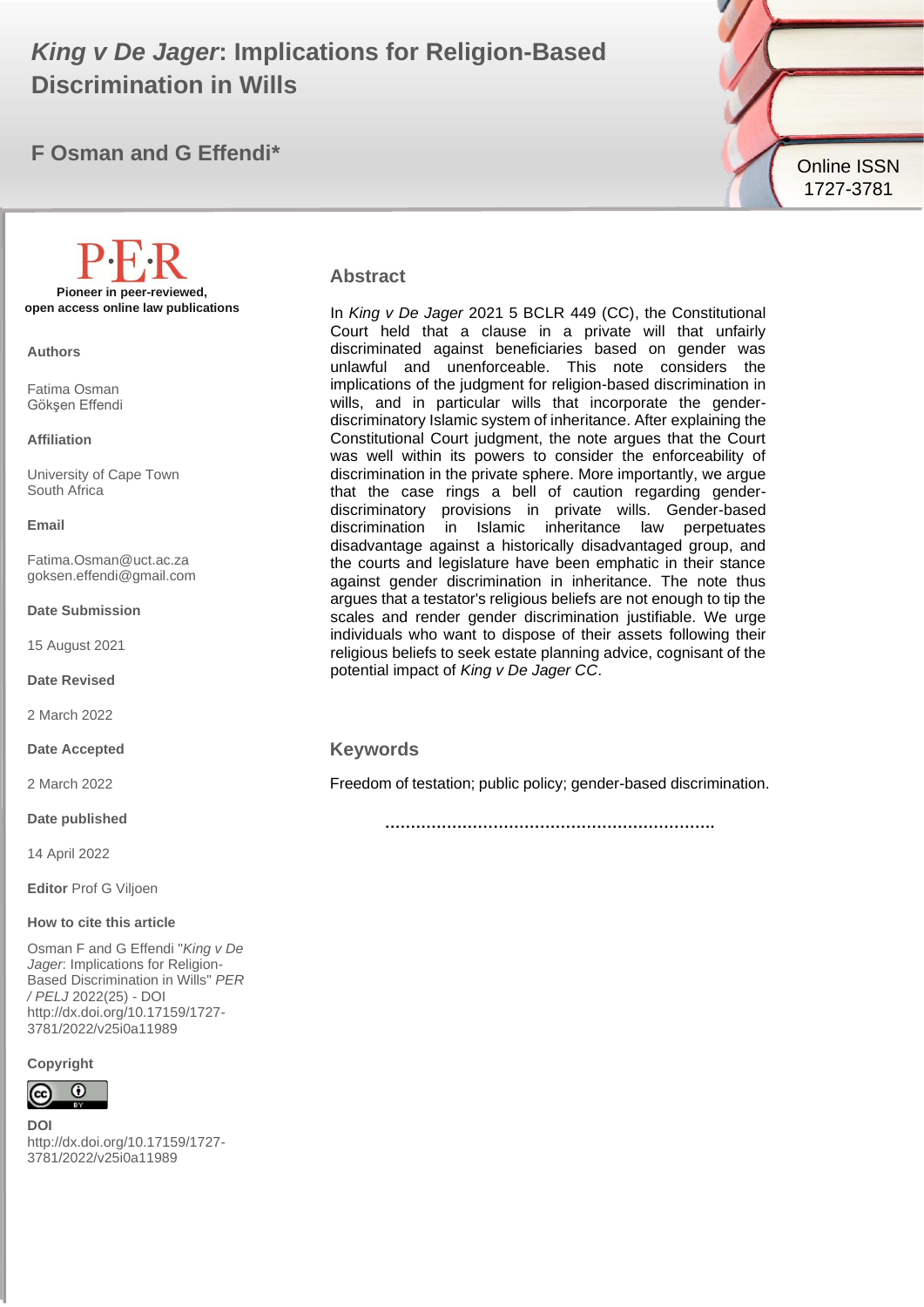## **1 Introduction**

Imagine this scenario: Safiyyah Ebrahim, a devout Muslim woman, has two children, a son and a daughter, both of whom are financially independent and live on their own. When she dies, she provides in her will that her estate is to devolve in terms of Islamic law. The Master of the High Court accepts a certificate from a religious body as to the distribution of the estate, and Safiyyah's estate is distributed so that her son receives double her daughter's inheritance.<sup>1</sup> Her daughter challenges the distribution as being unenforceable because it conflicts with public policy. Most South African lawyers would have said that Safiyyah's daughter's prospects of success were slim, given the importance and centrality of freedom of testation in South African law. However, this must be reconsidered given the recent Constitutional Court judgment of *King v De Jager*, 2 in which the Court held that a clause that unfairly discriminated against beneficiaries based on gender was unlawful and therefore unenforceable.<sup>3</sup>

This note considers whether the *De Jager* judgment aligns with South Africa's current freedom of testation jurisprudence. It thereafter analyses the implications of the case for religion-based discriminatory wills and testators such as Safiyyah, but first the note provides an analysis of the judgment, including that of the court *a quo*.

# **2 Facts**

The case concerned a will executed over a hundred years ago in 1902, which contained a *fideicommissum* substitution. The testators bequeathed various properties to their six children  $-$  four sons and two daughters.<sup>4</sup> The *fideicommissum* provided that the grounds/land (hereafter the *fideicommissary* property) left to their sons and daughters would devolve to

Fatima Osman. B Bus Sci LLB LLM PhD. Associate Professor, Faculty of Law, University of Cape Town, South Africa. Email: Fatima.Osman@uct.ac.za. ORCiD: https://orcid.org/0000-0002-1357-7840

Gökşen Effendi. BA LLB LLM. Supervising Attorney, Faculty of Law University of Cape Town, South Africa. Email: goksen.effendi@gmail.com. ORCiD: https://orcid.org/0000-0002-2878-5677

<sup>1</sup> The acceptance of a certificate from a religious body as to the distribution of an estate may breach the requirement that a testator exercises her freedom of testation personally. However, in terms of practice these provisions are currently accepted at the Master's offices and wills are executed accordingly. It is beyond the scope of this note to discuss whether such provisions contravene the prohibition of delegation of testamentary power.

<sup>2</sup> *King v De Jager* 2021 5 BCLR 449 (CC) (*King v De Jager* CC).

<sup>3</sup> *King v De Jager* (CC).

<sup>4</sup> *King v De Jager* CC para 3.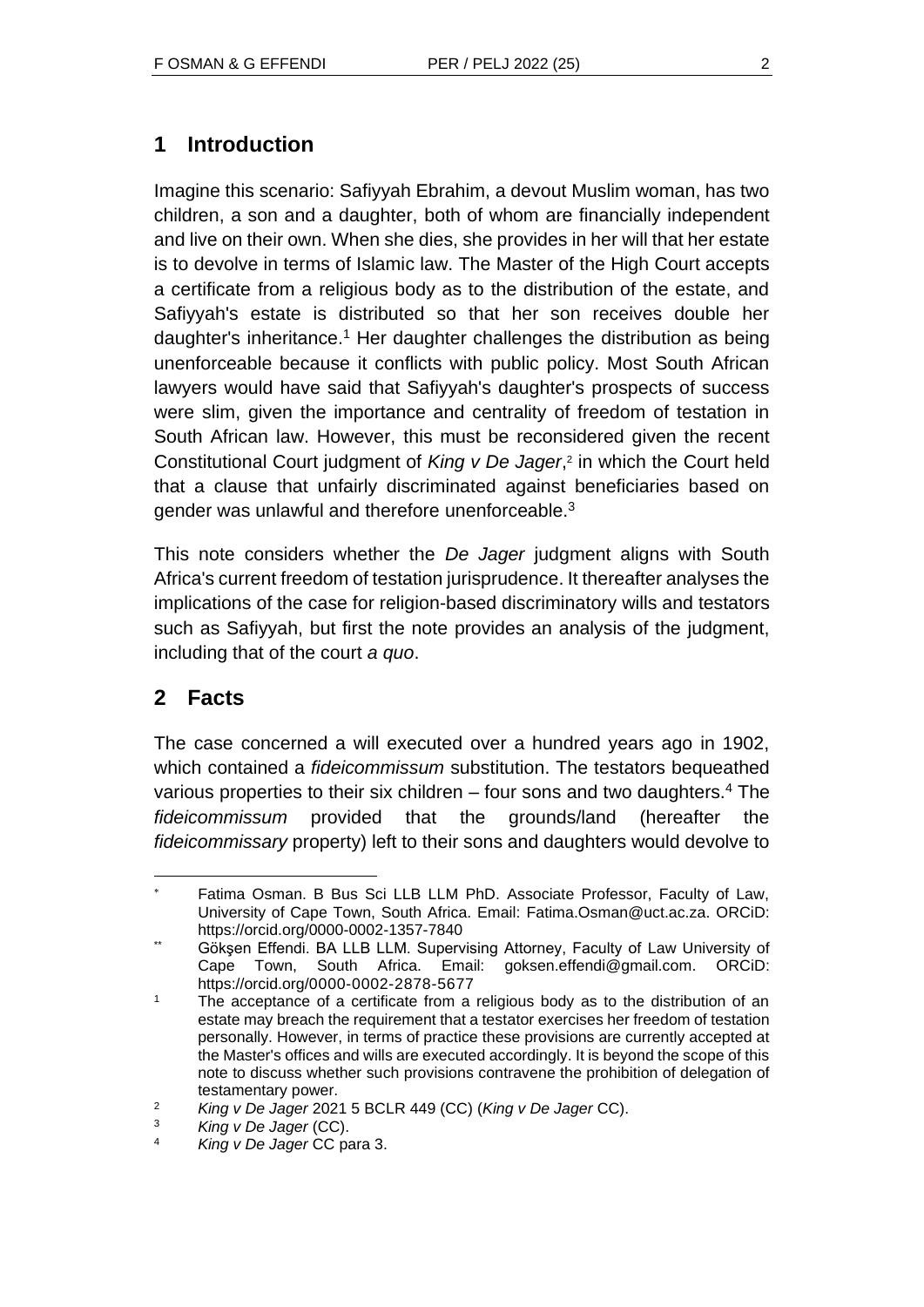their children's sons upon the death of the children, and upon the death of the grandsons to their sons.<sup>5</sup> In the event that any son did not leave a male descendant, his share would go to his brothers or their sons.<sup>6</sup> It was thus clear that beyond the first generation the *fideicommissary* property would not devolve upon female descendants.<sup>7</sup> The will was implemented as such until 2015.<sup>8</sup> In 2015 a grandson of the testators (hereafter referred to as the deceased) died and a dispute arose as to the devolution of the fideicommissary property.<sup>9</sup> In terms of the deceased's will, the deceased's five daughters inherited equally from the estate, including the *fideicommissary* property.<sup>10</sup>

The deceased's daughters claimed the *fideicommissary* property based on the deceased's will.<sup>11</sup> They claimed that the *fideicommissum* in the testator's will was discriminatory in that it excluded female descendants from inheriting.<sup>12</sup> On the other hand, the deceased's nephews claimed that as the deceased had no sons, the *fideicommissary* property devolved upon them in terms of the testator's will.<sup>13</sup>

## **3 Issue**

The majority judgment, per Jafta J, articulated the issue as being whether a *fideicommissum* that gives rise to unfair discrimination (in a private will) may be enforced in the light of section 9 of the *Constitution of the Republic of South Africa*, 1996 (the *Constitution*).<sup>14</sup> The minority judgment, per Mhlantla J, articulated the issue as being whether "a discriminatory out-and-out disinheritance provision in a private will can be declared unenforceable based on public policy".<sup>15</sup> The majority judgment thus approached the issue through a direct application of the *Constitution*<sup>16</sup> and the *Promotion of Equality and Prevention of Unfair Discrimination Act* 4 of 2000 (the *Equality* 

<sup>5</sup> *King v De Jager* CC para 4.

<sup>6</sup> *King v De Jager* CC para 4.

<sup>7</sup> *King v De Jager* CC para 5.

<sup>8</sup> *King v De Jager* CC para 6.

<sup>9</sup> *King v De Jager* CC para 7.

<sup>10</sup> *King v De Jager* CC para 113.

<sup>11</sup> *King v De Jager* CC para 114.

<sup>12</sup> *King v De Jager* CC para 7.

<sup>13</sup> *King v De Jager* CC paras 7, 114.

<sup>14</sup> *King v De Jager* CC para 97.

<sup>15</sup> *King v De Jager* CC para 19.

<sup>16</sup> *Constitution of the Republic of South Africa*, 1996 (the *Constitution*).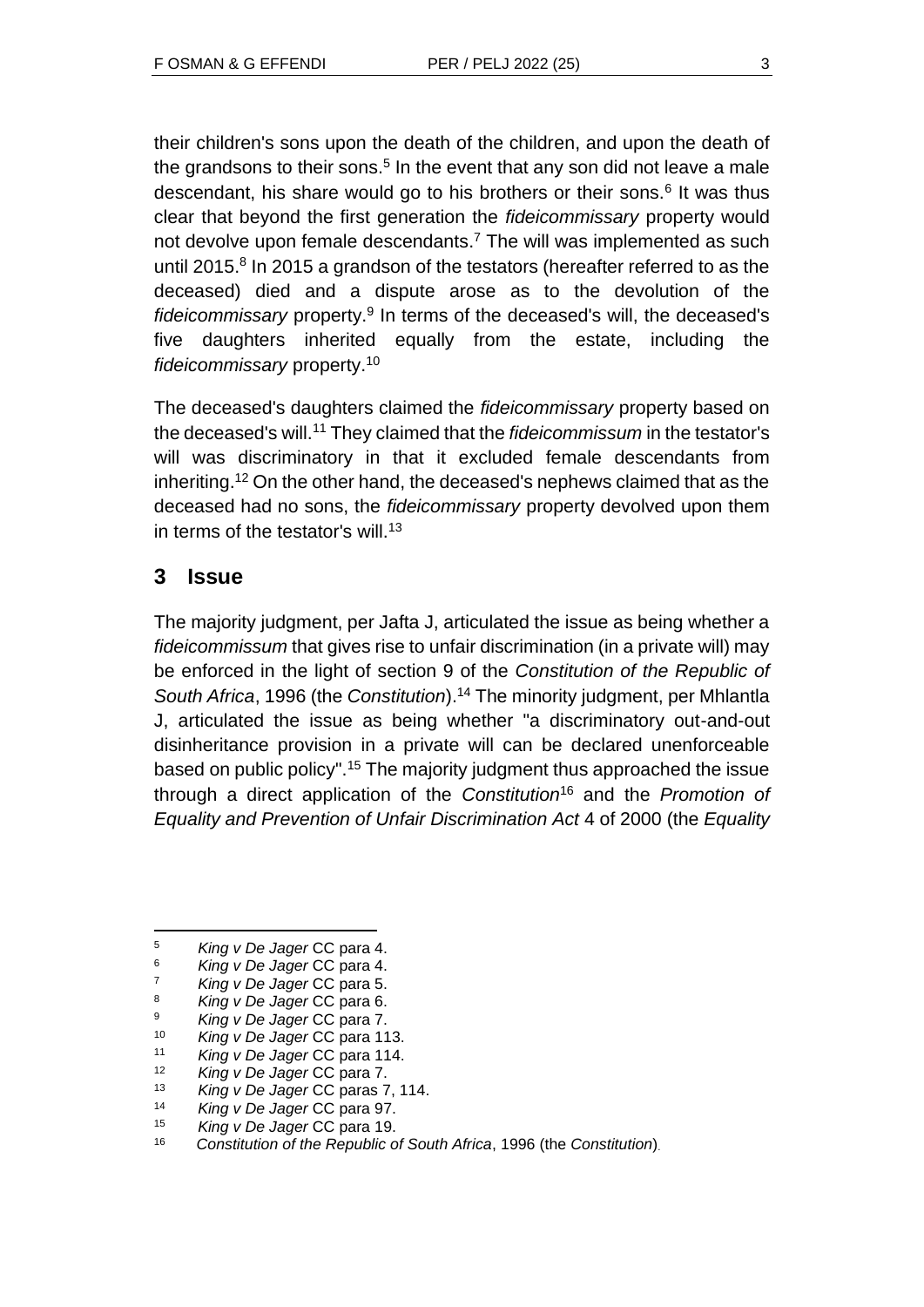*Act*), <sup>17</sup> while the minority judgment evaluated the issue against the common law yardstick of public policy, as imbued with constitutional values.<sup>18</sup>

# **4 High Court**

Bozalek J delivered the judgment in the High Court and commenced the discussion of the law by underscoring the importance of freedom of testation in the South African law of succession.<sup>19</sup> The Court noted the limitations of freedom of testation and particularly that provisions contrary to public policy will not be given effect.<sup>20</sup> In this regard, the Court noted several cases in which discriminatory clauses in public testamentary trusts were not given effect.<sup>21</sup> The court distinguished the discriminatory treatment of certain descendants in the case at hand from trusts that were public in nature, had an indefinite life and discriminated against one or more sectors of society.<sup>22</sup>

Bozalek J then discussed the constitutional provisions and the *Equality Act,* which prohibit discrimination based on gender.<sup>23</sup> However, the Court found that the *Equality Act's* reference to discrimination in the context of succession pertains to systems of discrimination such as primogeniture found in customary law as opposed to that found in private wills. $24$  The discriminatory provisions of the will were presumed to be unfair because of the constitutional presumption of unfairness where the discrimination is based on a listed ground such as gender.<sup>25</sup> However, the discrimination was held to be reasonable and justifiable.<sup>26</sup> The Court relied upon the importance of freedom of testation, the private nature of the will, and the limited application of the discriminatory provisions in its justifiability analysis.<sup>27</sup> For similar reasons, the Court found that the provisions did not conflict with public policy.<sup>28</sup> Accordingly, the High Court dismissed the application.<sup>29</sup> The Court appeared unwilling to second-guess private dispositions of property as it viewed this as a significant incursion into

<sup>17</sup> *Promotion of Equality and Prevention of Unfair Discrimination Act* 4 of 2000 (the *Equality Act*).

<sup>18</sup> *King v De Jager* CC para 40.

<sup>19</sup> *King v De Jager* 2017 6 SA 527 (WCC) para 28 (*King v De Jager* WCC).

<sup>20</sup> *King v De Jager* WCC para 28.

<sup>21</sup> *King v De Jager* WCC paras 29-37.

<sup>22</sup> *King v De Jager* WCC para 47.

<sup>23</sup> *King v De Jager* WCC paras 48-52.

**King v De Jager WCC para 53.** 

<sup>25</sup> *King v De Jager* WCC para 58.

<sup>26</sup> *King v De Jager* WCC paras 80.

<sup>27</sup> *King v De Jager* WCC para 74-75.

<sup>28</sup> *King v De Jager* WCC paras 81.

<sup>29</sup> The High Court made no order as to how the *fideicommissary* property should devolve though a declaratory order in this regard was sought.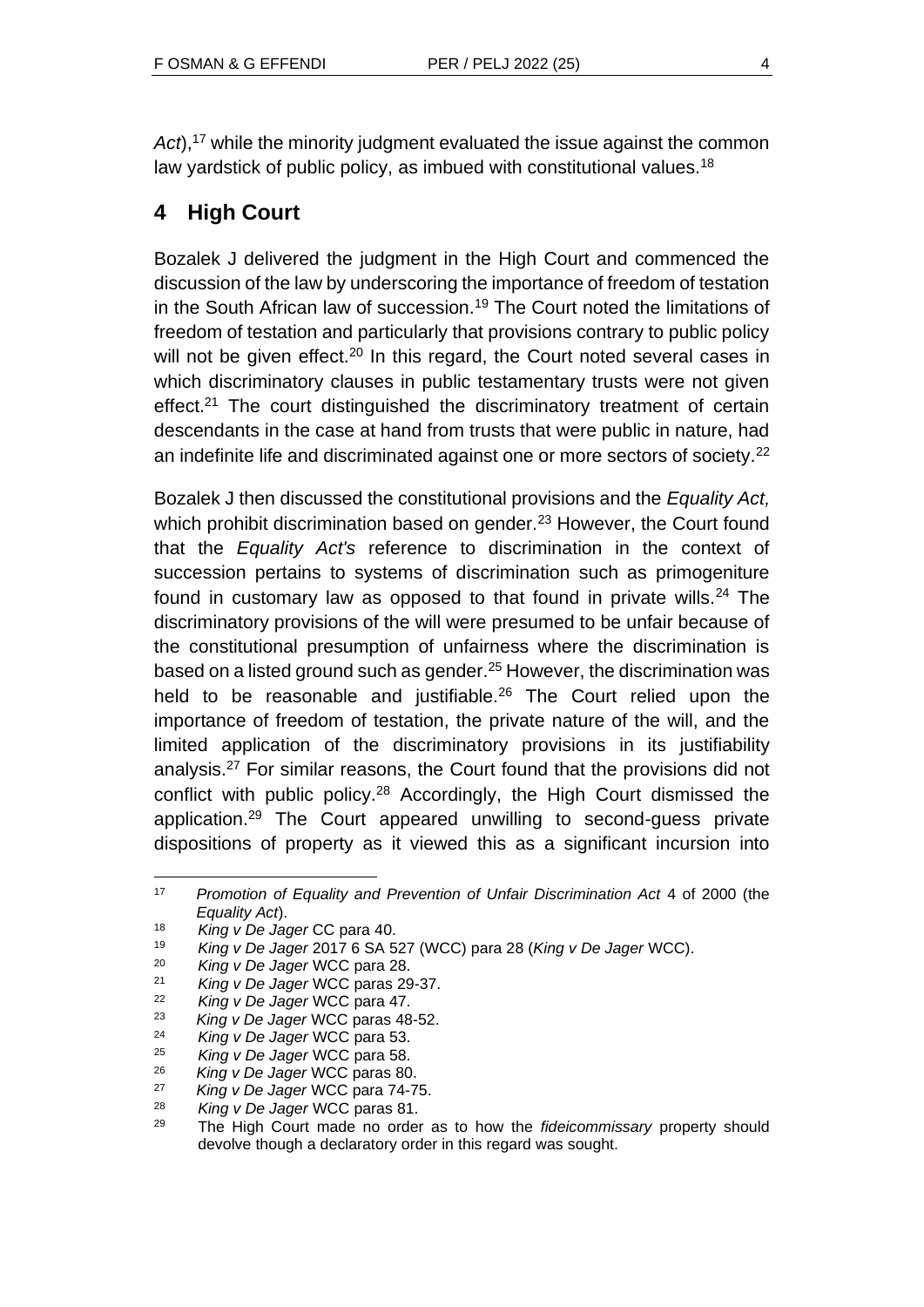freedom of testation, which might result in courts having to rewrite the provisions of a testator's will.

# **5 Supreme Court of Appeal**

The Supreme Court of Appeal dismissed the appeal with no written reasons, effectively endorsing the reasoning of the High Court.<sup>30</sup> The majority judgment criticised the lack of reasons as a failure of the Supreme Court of Appeal to fulfil its obligation to provide reasons for its decision,  $31$  particularly as it viewed the High Court's judgment as erroneous and "inaccurate in the articulation of its reasons".<sup>32</sup> Indeed, the failure of the Supreme Court of Appeal to provide reasons prevented a proper ventilation of the matter and crystallisation of appropriate orders from which the Constitutional Court could draw in its judgment and arguably diminished the jurisprudence of the Constitutional Court.<sup>33</sup>

# **6 Constitutional Court**

The Constitutional Court was unanimous in its finding that the provisions of the will could not be enforced but was divided in its approach.

## *6.1 Majority (per Jafta J)*

The majority judgment, penned by Jafta J with four other judges concurring, held that currently under the common law, unlawful wills and those contrary to public policy are unenforceable – thus rendering any development of the common law as argued for by the minority judgment and discussed later unnecessary.<sup>34</sup> The majority judgment firstly affirmed the constitutional protection and importance of freedom of testation, allowing testators to dispose of their property however they wish.<sup>35</sup> But freedom of testation must be exercised lawfully, and a testator cannot "after departing from this world,

<sup>&</sup>lt;sup>30</sup> *King v De Jager* CC para 105.<br><sup>31</sup> *King y De Jager* CC para 105.

<sup>31</sup> *King v De Jager* CC para 105.

<sup>32</sup> *King v De Jager* CC para 102. Also see paras 99-104.

<sup>&</sup>lt;sup>33</sup> The Constitutional Court may be approached as a court of first instance, but it functions primarily as an appellate court. The Constitutional Court has previously stated that "experience shows that decisions are more likely to be correct if more than one court has been required to consider the issues raised"; see *Bruce v Fleecytex Johannesburg* 1998 2 SA 1143 (CC) para 8. The Constitutional Court presumably expected lower courts to canvass issues and deliver judgments which could be considered on appeal. The lack of reasons by the Supreme Court of Appeal further deprived the litigants of an opportunity to refine their arguments on appeal.

<sup>34</sup> *King v De Jager* CC para 90.

<sup>35</sup> *King v De Jager* CC paras 123-124.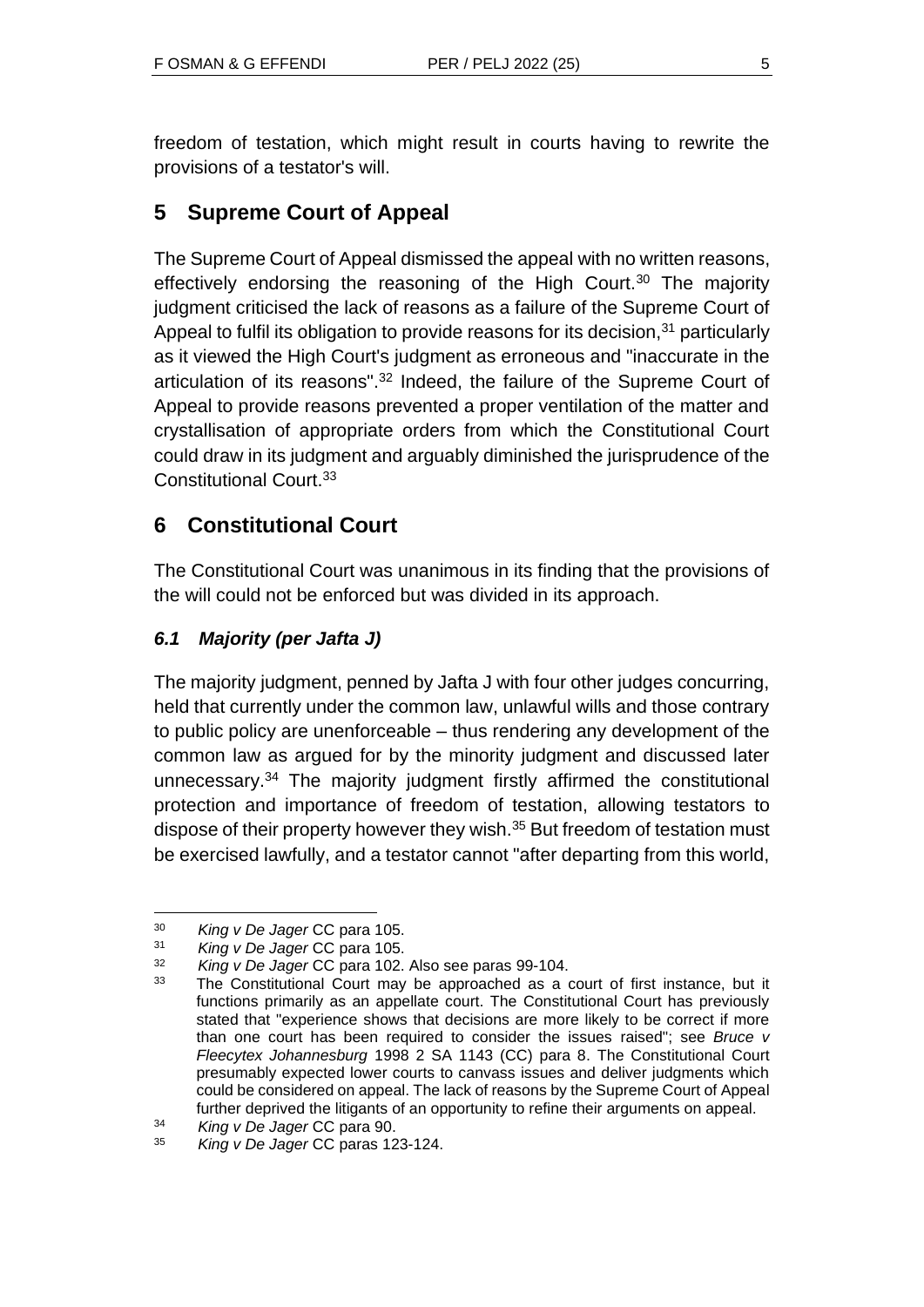do what she could not achieve in her lifetime".<sup>36</sup> The majority thereafter considered whether the clause was inconsistent with the *Constitution* and thus unenforceable. It found that the discrimination based on gender created a presumption of unfair discrimination.<sup>37</sup> The respondents offered no justification for the discrimination, and rather conceded that the clause caused unfair discrimination.<sup>38</sup> The majority underscored the importance of the constitutional prohibition on direct or indirect discrimination on the grounds listed in the *Constitution* and noted that it restricts how testators may dispose of their property.<sup>39</sup>

Furthermore, testamentary provisions may not violate the *Equality Act,* which prohibits unfair discrimination generally, and specifically the creation of a system "preventing women from inheriting family property".<sup>40</sup> The Constitutional Court rejected the High Court's interpretation that the clause did not create a system precluding women from inheriting family property as "overly narrow".<sup>41</sup> Instead, adopting a purposive interpretation of the section that aligned with the section's general prohibition of unfair discrimination based on gender, the Constitutional Court found that excluding female descendants from inheritance violated the *Equality Act* and is unlawful.<sup>42</sup> The majority thus overturned the High Court's judgment that there was no violation of the *Equality Act*. <sup>43</sup> The majority concluded that the unlawfulness – based on either inconsistency with the *Constitution* or a violation of the *Equality Act* – rendered the clause unenforceable.<sup>44</sup>

The Court emphasised the importance of freedom of testation and the rights of testators to disinherit children, provided the disinheritance does not amount to unfair discrimination, <sup>45</sup> but the majority judgment criticised previous cases that sought to distinguish between trusts in the private and public sphere and explicitly stated that the private nature of bequests could never justify unfair discrimination.<sup>46</sup> A public trust deed that violates the *Constitution* has, according to the Court, the same impact as a private trust deed, and both are equally invalid.<sup>47</sup> However, this does not require

<sup>42</sup> *King v De Jager* CC para 137.

<sup>36</sup> *King v De Jager* CC para 125.

<sup>37</sup> *King v De Jager* CC para 130.

<sup>38</sup> *King v De Jager* CC para 131.

<sup>39</sup> *King v De Jager* CC paras 132-133.

<sup>40</sup> *King v De Jager* CC paras 134-135.

<sup>41</sup> *King v De Jager* CC paras 135-136.

<sup>43</sup> *King v De Jager* CC para 137.

<sup>44</sup> *King v De Jager* CC para 137.

<sup>45</sup> *King v De Jager* CC para 144.

<sup>46</sup> *King v De Jager* CC paras 148-153.

**King v De Jager CC para 150.**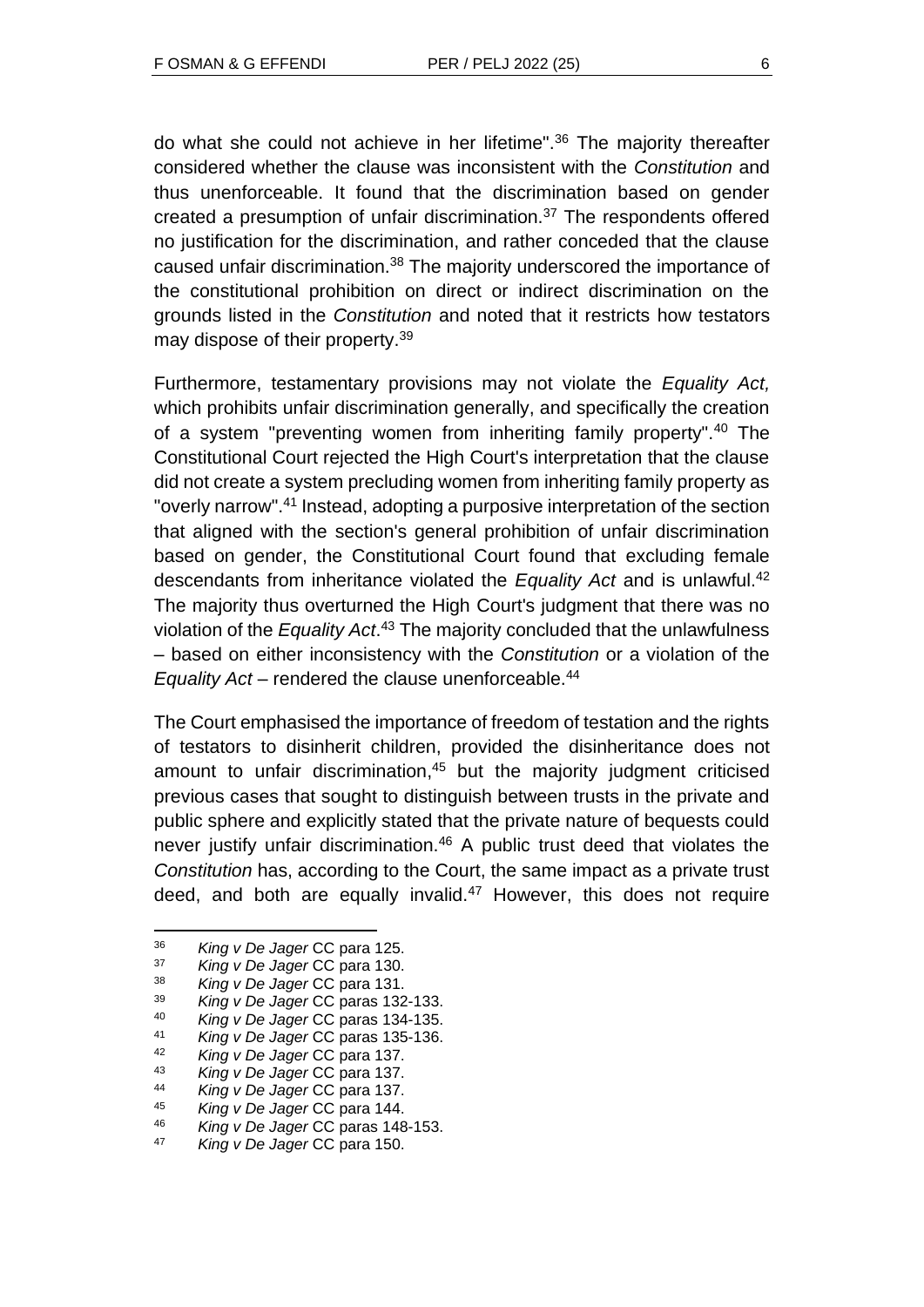testators to distribute their property equally to their children or entail an entitlement to property on the part of children.<sup>48</sup> Testators may disinherit children or bequeath property in unequal shares provided the dispositions do not constitute unfair discrimination.<sup>49</sup>

In summation, the majority judgment found that the clause discriminated based on gender, the discrimination was conceded to be unfair, and the clause was consequently unlawful and unenforceable.<sup>50</sup> The effect of the invalidity is that the *fideicommissary* property is regarded as having been transferred to the deceased without the *fideicommissary* condition. The property thus formed part of the deceased's estate to be distributed in terms of his will to his daughters in equal shares.<sup>51</sup>

## *6.2 Victor AJ (separate judgment concurring with the majority judgment)*

Victor AJ concurred with the majority judgment but delivered a separate judgment in terms of the *Equality Act*. She held that the principle of constitutional subsidiarity requires that the framework of freedom of testation be analysed in terms of the *Equality Act*. <sup>52</sup> According to Victor J, the provisions of the will constituted discrimination under the *Equality Act* as they withheld a benefit, namely being disqualified from a benefit on the basis of gender.<sup>53</sup> Considering the vulnerability of women in society, the historical discrimination against women in the context of inheritance, and the systemic patterns of disadvantage based on gender and sex, she found that the exclusion of women was egregious.<sup>54</sup> The only legitimate purpose that might be advanced by giving effect to the provisions would be freedom of testation.<sup>55</sup> Then, after a brief discussion of ubuntu and gender equality, Victor J concurred in the order of the majority judgment.

<sup>48</sup> *King v De Jager* CC para 153.

<sup>49</sup> *King v De Jager* CC para 154.

<sup>50</sup> *King v De Jager* CC para 156. It is unclear whether the court will always accept a concession that discrimination is unfair or may exercise its *mero motu* powers to evaluate whether the discrimination is fair. An erroneous concession of unfair discrimination may have profound implications for third parties and the development of the law, but a discussion of this is beyond the scope of this note.

<sup>51</sup> *King v De Jager* CC para 158.

<sup>52</sup> *King v De Jager* CC para 165.

<sup>53</sup> *King v De Jager* CC para 229.

<sup>54</sup> *King v De Jager* CC para 234.

<sup>55</sup> *King v De Jager* CC para 235.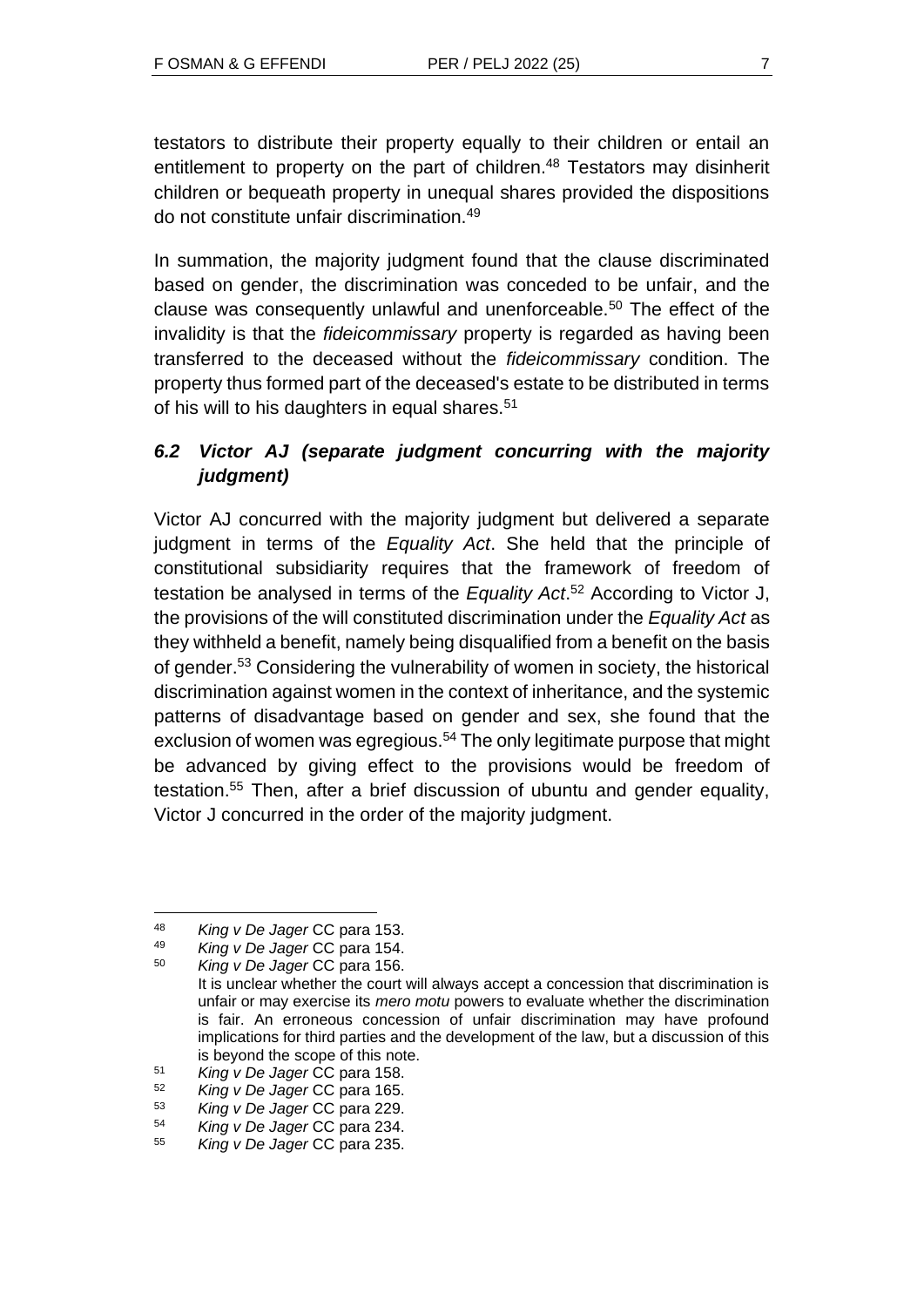Mhlantla J delivered the minority judgment with three judges concurring. The minority judgment commenced by noting the importance of freedom of testation and the existing restrictions thereon.<sup>56</sup> In the pre-constitutional era, freedom of testation was almost unlimited with courts reluctant to interfere with testamentary bequests.<sup>57</sup> The advent of the *Constitution* saw the enforceability of testamentary bequests, particularly in relation to public charitable trusts, being challenged on the grounds of public policy.<sup>58</sup> The case at hand presented the novelty of a public policy challenge to an outan-out disinheritance in the private sphere, <sup>59</sup> and the minority judgment questioned whether it warranted the development of the common law.<sup>60</sup>

Mhlantla J held that the matter should be disposed of through an indirect application of the Bill of Rights, through the vehicle of public policy infused with constitutional values. $61$  The reasoning was that challenges to contractual terms are through public policy, and testamentary provisions are similar to contractual provisions.<sup>62</sup> She held that applying the common law notion of public policy to the novel set of facts would constitute a development of the common law warranted in terms of section 39(2) of the *Constitution*. 63

Mhlantla J then discussed the principle of freedom of testation. While apparently neutral, she held that the principle traditionally manifests in a patriarchal manner to disinherit women from owning property.<sup>64</sup> After considering comparative law from Canada, the United States of America, Germany and the Netherlands, Mhlantla J noted that freedom of testation is always limited and public policy is used in varying degrees as a limitation.<sup>65</sup> In South Africa, freedom of testation is considered fundamental to testate succession and is protected indirectly by the constitutional rights to property, dignity and privacy. $66$  Thus, public policy which is informed by the *Constitution* is infused with the principle of freedom of testation.<sup>67</sup> On the

<sup>56</sup> *King v De Jager* CC para 23.

<sup>57</sup> *King v De Jager* CC paras 24-48.

<sup>58</sup> *King v De Jager* CC paras 29-32.

<sup>59</sup> *King v De Jager* CC para 33.

<sup>60</sup> *King v De Jager* CC para 36.

<sup>61</sup> *King v De Jager* CC para 39.

<sup>62</sup> *King v De Jager* CC paras 38-39.

<sup>63</sup> *King v De Jager* CC paras 42-50.

<sup>64</sup> *King v De Jager* CC paras 53-55.

<sup>65</sup> *King v De Jager* CC paras 56-62.

<sup>66</sup> *King v De Jager* CC paras 64-65, 67-69.

<sup>67</sup> *King v De Jager* CC para 69.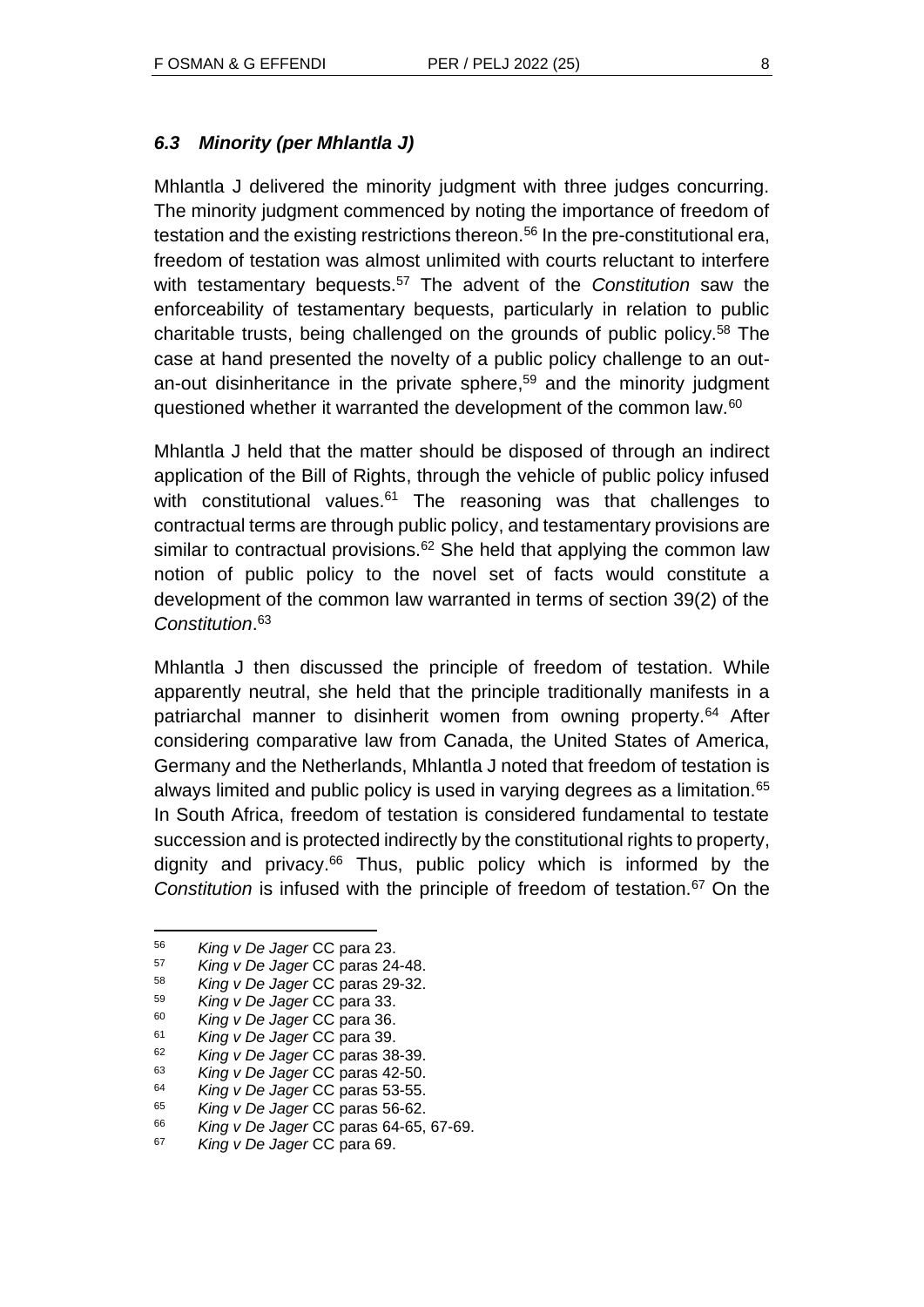other hand, the *Constitution* embeds the values of constitutional supremacy, equality, non-racialism and non-sexism in both the public and private sphere. Thus courts have to balance freedom of testation against the principle of non-discrimination in the private sphere.<sup>68</sup> Mhlantla J held that an out-and-out disinheritance clause in a private will had to be examined for enforceability on public policy grounds.<sup>69</sup>

Mhlantla J did this by affirming the centrality of equality in the *Constitution* and the country's international obligations to address discrimination against women.<sup>70</sup> She acknowledged the private nature of testamentary bequests, which relate to intimate, personal relationships and stated that where courts intervene in private bequests there ought to be a "lower level of judicial scrutiny".<sup>71</sup> However, where bequests discriminate against descendants  $$ whom the testator has never met – solely based on immutable characteristics such as womanhood, the bequests bear greater scrutiny.<sup>72</sup> Mhlantla J held that it could "never accord with public policy for a testator, even in the private sphere, to discriminate against lineal descendants unknown to her or him purely on the ground of gender". She held that the discrimination was against public policy and unenforceable and the property should devolve upon the deceased's daughters in equal shares.

## **7 Did the Constitutional Court overstep its mark?**

The *De Jager* judgment finds that freedom of testation is restricted by the constitutional prohibition on unfair discrimination. While this may appear remarkable at first, we argue that the judgment is not anomalous and rather congruent with our current jurisprudence.

First, freedom of testation is undoubtedly hailed as a central feature of the South African law of testate succession. Open any textbook on the South African law of succession or read any judgment pertaining thereto, and there is a foregrounding of the importance of freedom of testation in our law – as is found in the minority and majority judgments.<sup>73</sup> The principle of freedom of testation is further supported by the notions that the courts must give effect to the testator's wishes as appears from the testator's will. The courts

<sup>68</sup> *King v De Jager* CC para 70.

<sup>69</sup> *King v De Jager* CC para 70.

<sup>70</sup> *King v De Jager* CC paras 76-80.

<sup>71</sup> *King v De Jager* CC para 82.

<sup>72</sup> *King v De Jager* CC paras 83-84.

<sup>73</sup> Corbett, Hofmeyr and Kahn *Law of Succession* 39; Jamneck *et al Law of Succession* 125; De Waal and Schoeman-Malan *Law of Succession* 128.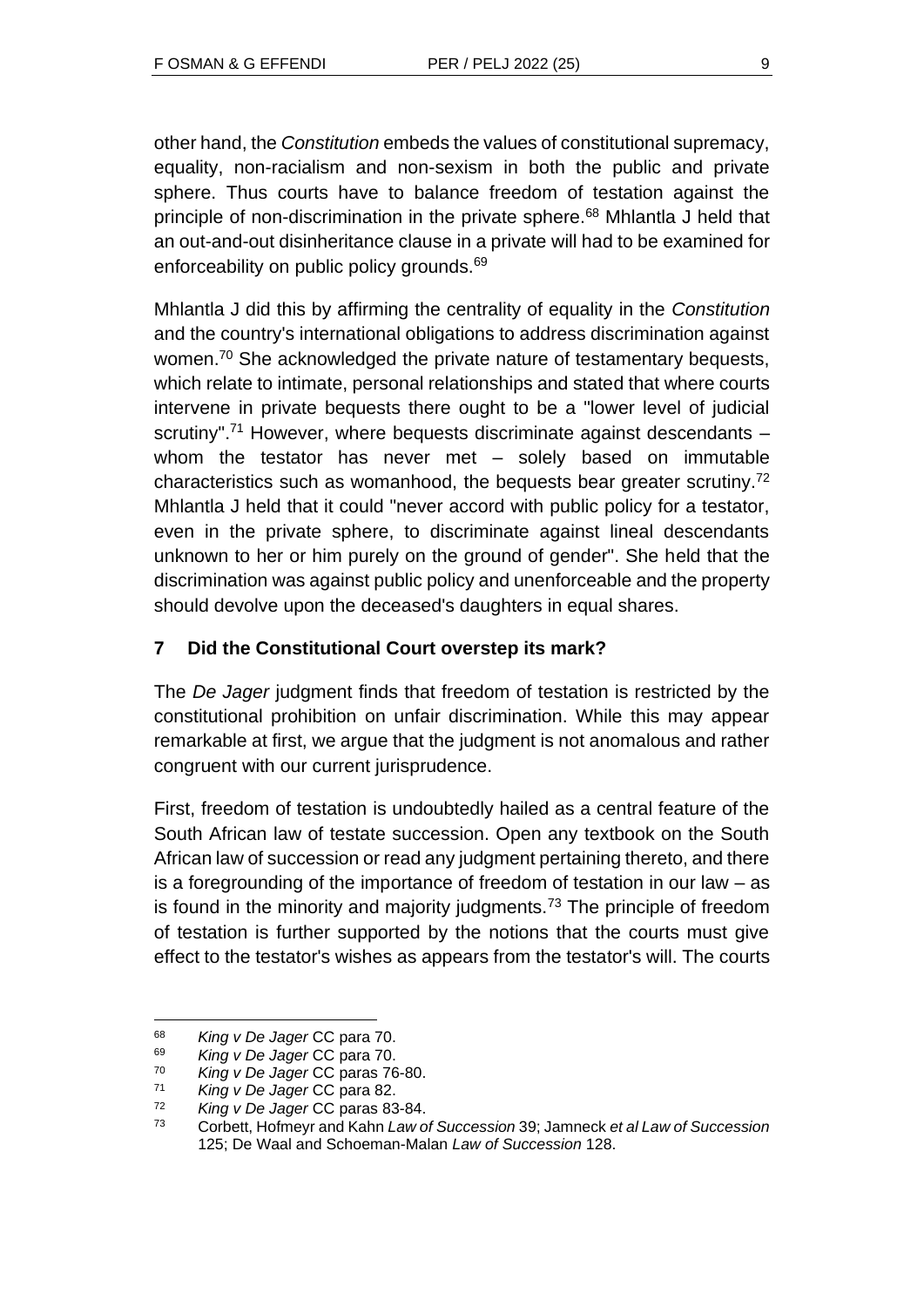have no general power to vary the terms of a will.<sup>74</sup> Furthermore, in the constitutional era freedom of testation finds indirect protection in section 25 of the *Constitution*. 75

Nonetheless, freedom of testation is  $-$  and always has been  $-$  subject to limitation. First, there are indirect limitations on freedom of testation in the form of maintenance claims from children and surviving spouses. Children and spouses may have claims against the deceased estate even where they have been disinherited by the deceased.<sup>76</sup> These claims, which are paid out before any bequests, reduce the size of the estate available for distribution – thus indirectly limiting how the testator may dispose of his estate. More directly, section 37C of the *Pension Fund Act*<sup>77</sup> excludes certain death benefits from the deceased's estate and confers the power on the trustees of the relevant fund to distribute the benefits.<sup>78</sup>

A more pertinent consideration for the purposes of this note is the test of public policy. Bequests contrary to public policy (*contra bones mores* or against the good morals of society) are unenforceable.<sup>79</sup> Public policy changes from time to time and it is the community's sense of justice, as reflected by the legislature and in the courts, and today rooted in our *Constitution*. <sup>80</sup> Previously, courts have found general restraints on marriages or conditions aimed at interfering in a marriage to be contrary to public policy and unenforceable.<sup>81</sup> The courts have thus used public policy to test the enforceability of bequests in the private sphere.

Testamentary intent, motive or purpose are also crucial to assessing whether a bequest is against public policy.<sup>82</sup> Clauses which may inadvertently discourage marriage or disrupt the marital relationship but

<sup>74</sup> Du Toit 2012 *Tul Eur & Civ L F* 110. Section 13 of the *Trust Property Control Act* 57 of 1988 empowers the court to vary trust provisions where the provisions bring about consequences the founder did not contemplate or foresee and the provision is against the public interest. This deals with trust provisions specifically and does not empower the court to alter the provisions of a will. A discussion of s 13 of the *Trust Property Control Act* is beyond the ambit of this note.

<sup>75</sup> *Ex parte BOE Trust Ltd* 2009 6 SA 470 (WCC); Du Toit 2001 *Stell LR* 233-234; Rautenbach 2014 *Acta Juridica* 145-146.

<sup>76</sup> *Maintenance of Surviving Spouses Act* 27 of 1990; Jamneck *et al Law of Succession* 133.

<sup>77</sup> *Pension Funds Act* 24 of 1956.

 $78$  For a discussion of the statutory limitations of freedom of testation, see Corbett, Hofmeyr and Kahn *Law of Succession* 40-41.

<sup>79</sup> Jamneck *et al Law of Succession* 127-132.

<sup>80</sup> *Minister of Education v Syfrets Trust Ltd* 2006 3 All SA 373 (C) para 24.

<sup>81</sup> Du Toit 2012 *Tul Eur & Civ L F* 111; Jamneck *et al Law of Succession* 128-130.

<sup>82</sup> Du Toit 2012 *Tul Eur & Civ L F* 111.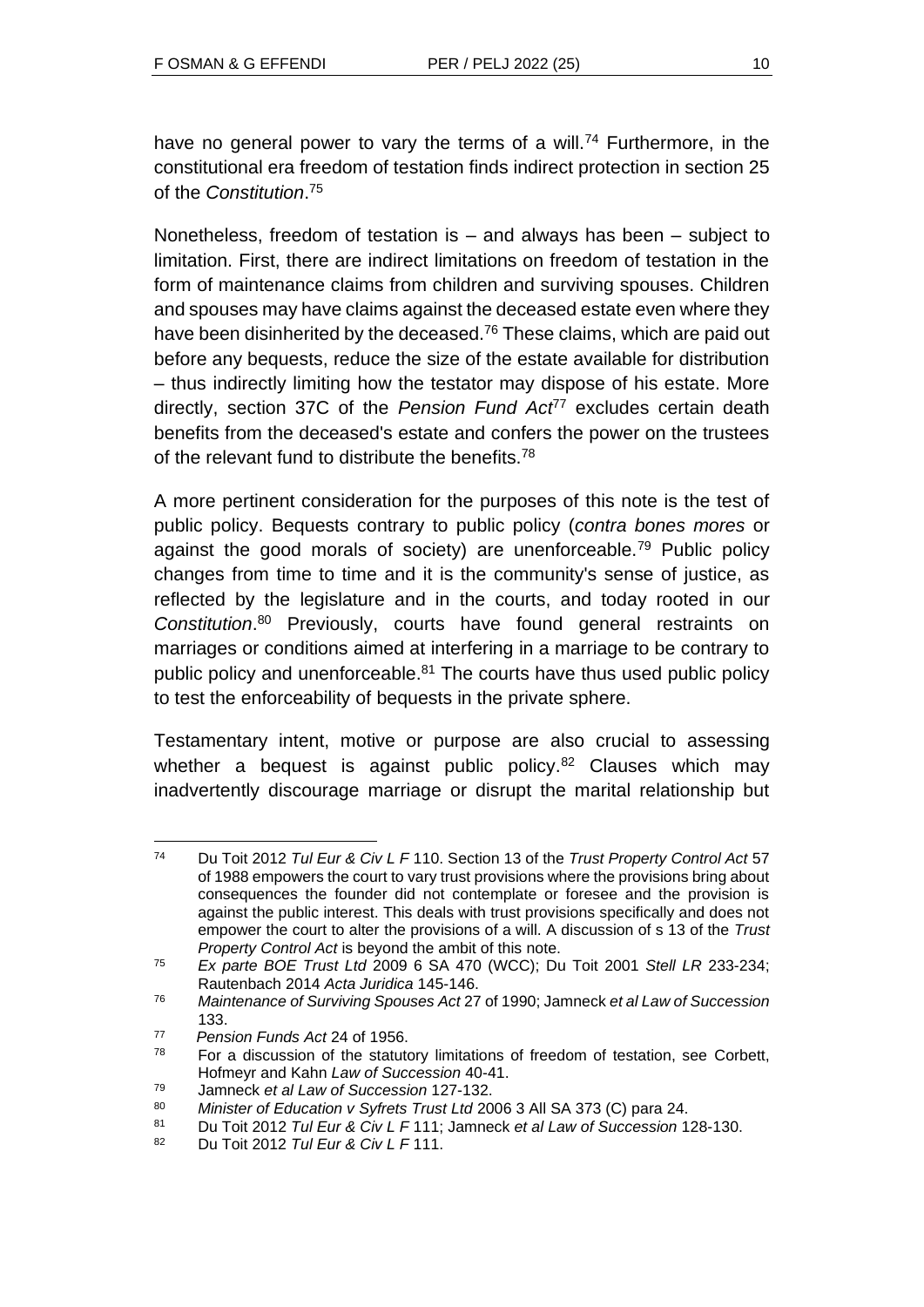were never intended to do so have been held to be valid and not in contravention of public policy.<sup>83</sup> Furthermore, historically, testamentary forfeiture clauses which provided that a beneficiary forfeited benefits should they marry a person of a given race, nationality or religion were considered enforceable and not against public policy.<sup>84</sup>

In the constitutional era the curtailment of freedom of testation continued but with public policy now informed by constitutional values. Courts in the constitutional era have refused to enforce bequests in testamentary charitable trusts that discriminated based on race, gender and religion.<sup>85</sup> But as the High Court in *De Jager* correctly noted, these cases involve trusts operating in the public sphere, leaving commentators to believe that such trusts operate under a greater level of scrutiny than schemes in the private sphere.<sup>86</sup>

But this does not mean that the private sphere is totally immune from scrutiny. Could we reasonably expect courts to uphold blatantly unfair discriminatory bequests? Imagine a testator who discriminated between his grandchildren based on race; a testator who provided that only grandchildren of pure white descent would inherit, as they were a superior race. Should such a bequest be upheld? De Waal argues yes, dispositions that discriminate on racial grounds, gender, sexual orientation or religious convictions are permissible in the private sphere. $87$  He argues that the testator's freedom of testation may limit a beneficiary's equality rights because it is necessary to give effect to freedom of testation; nobody has a fundamental right to inherit; testators are in the best position to select their beneficiaries; and it avoids the practical problems associated with courts' rewriting wills.<sup>88</sup> But surely we have an interest in courts' refusing to enforce such gratuitously racist bequests. We echo the majority judgment's

<sup>83</sup> Du Toit 2012 *Tul Eur & Civ L F* 111.

<sup>84</sup> Du Toit 2001 *Stell LR* 225-227.

<sup>85</sup> *Minister of Education v Syfrets Trust Ltd* 2006 3 All SA 373 (C); *Emma Smith Educational Fund v The University of KwaZuluNatal* 2010 6 SA 518 (SCA). For a discussion of the cases, see Rautenbach, Du Plessis and Pienaar 2006 *SAJHR* 99; Rautenbach 2014 *Acta Juridica* 146-152. It should be noted that the courts in the aforementioned cases acted in terms of s 13 of the *Trust Property Control Act* 57 of 1988, which empowers a trust to vary the provisions of a trust if the provisions of a trust bring about consequences which the founder of the trust did not foresee and which conflict with the public interest. Nonetheless, the cases are instructive of the courts' understanding of public policy. For a discussion of s 13 see Du Toit 2005 *JJS*  39.

<sup>86</sup> Rautenbach 2014 *Acta Juridica* 153; De Waal 2010 *Annual Survey of South African Law* 1198.

<sup>87</sup> De Waal "Law of Succession and the Bill of Rights" 3G9.

<sup>88</sup> De Waal "Law of Succession and the Bill of Rights" 3G9.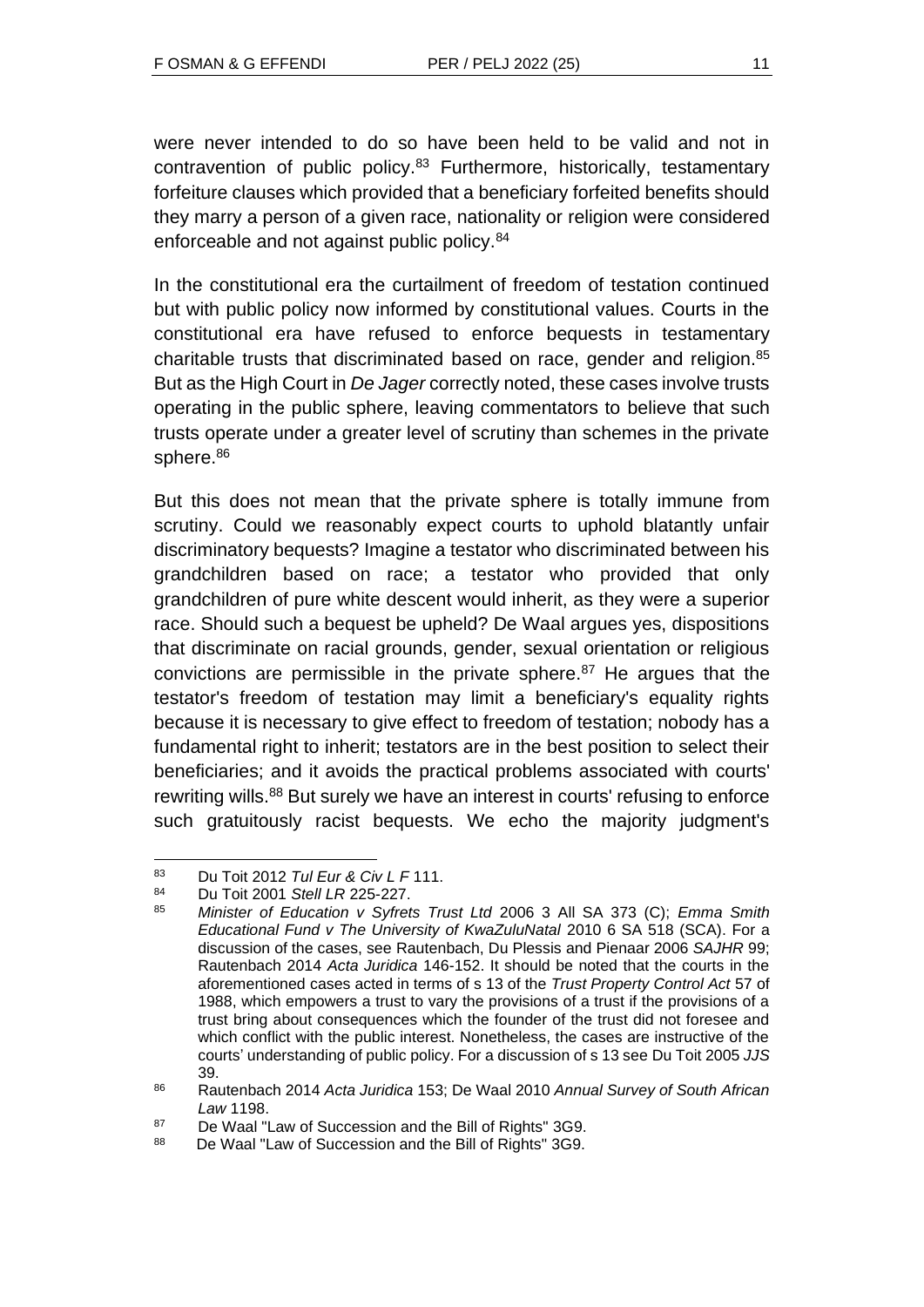statement that racist conduct considered unlawful when the testator is alive should not become lawful upon the testator's death. Imagine a scenario where an individual while alive offered his property for sale only to his white children on racist grounds such as those discussed above. The children have no right to be offered the property for purchase, but we argue that our courts would scrutinise carefully such unfairly discriminatory conduct. Why should a testator be allowed to execute such provisions in his will? Of course, the matter is likely to be more nuanced – bequests are unlikely to discriminate so blatantly, and testamentary intent may be hard to determine as we discuss in the next section.

Up until the *De Jager* case, courts had been afforded an opportunity to consider only those discriminatory provisions that operated in the public sphere. *De Jager* simply appears to be the first time a court has been asked to consider discrimination in the private sphere. We concur with the reasoning of the majority on the basis that courts have always had the power to test the provisions of a will – including those operating in the private sphere – against public policy.

## **8 Implications of the** *De Jager* **judgment**

The more pressing question is the implications of the *De Jager* judgment for discriminatory provisions in a will? Does the judgment sound the death knell for freedom of testation? We do not think so. On the contrary, we believe that the *De Jager* case signals that unfair discrimination in the private sphere is unlawful and unenforceable, but every bequest has to be evaluated on a case-by-case basis.

The *De Jager* case is clear that unfair discrimination in wills cannot be tolerated. But this does not prohibit discrimination that is fair. Unfortunately, in the matter at hand, no case was made on the fairness of the discrimination. Fortuitously then, courts have previously indicated when discrimination may be considered fair and enforceable. In the *BOE* case the Western Cape High Court suggested that discriminatory bursary bequests that may have served the legitimate objective of retaining the expertise of white scholars in the country and promoting the importation of skills obtained overseas may not be unfair and against public policy.<sup>89</sup> In *Emma Smith* the Supreme Court of Appeal removed racially restrictive clauses from an educational trust. It rejected the idea that its judgment would have

<sup>89</sup> *Ex parte BOE Trust Ltd* 2009 6 SA 470 (WCC) paras 14-17. The clause excluded non-white students based on race. However, the court ultimately gave effect to the testatrix's nominated substituted beneficiaries, and this was *obiter*.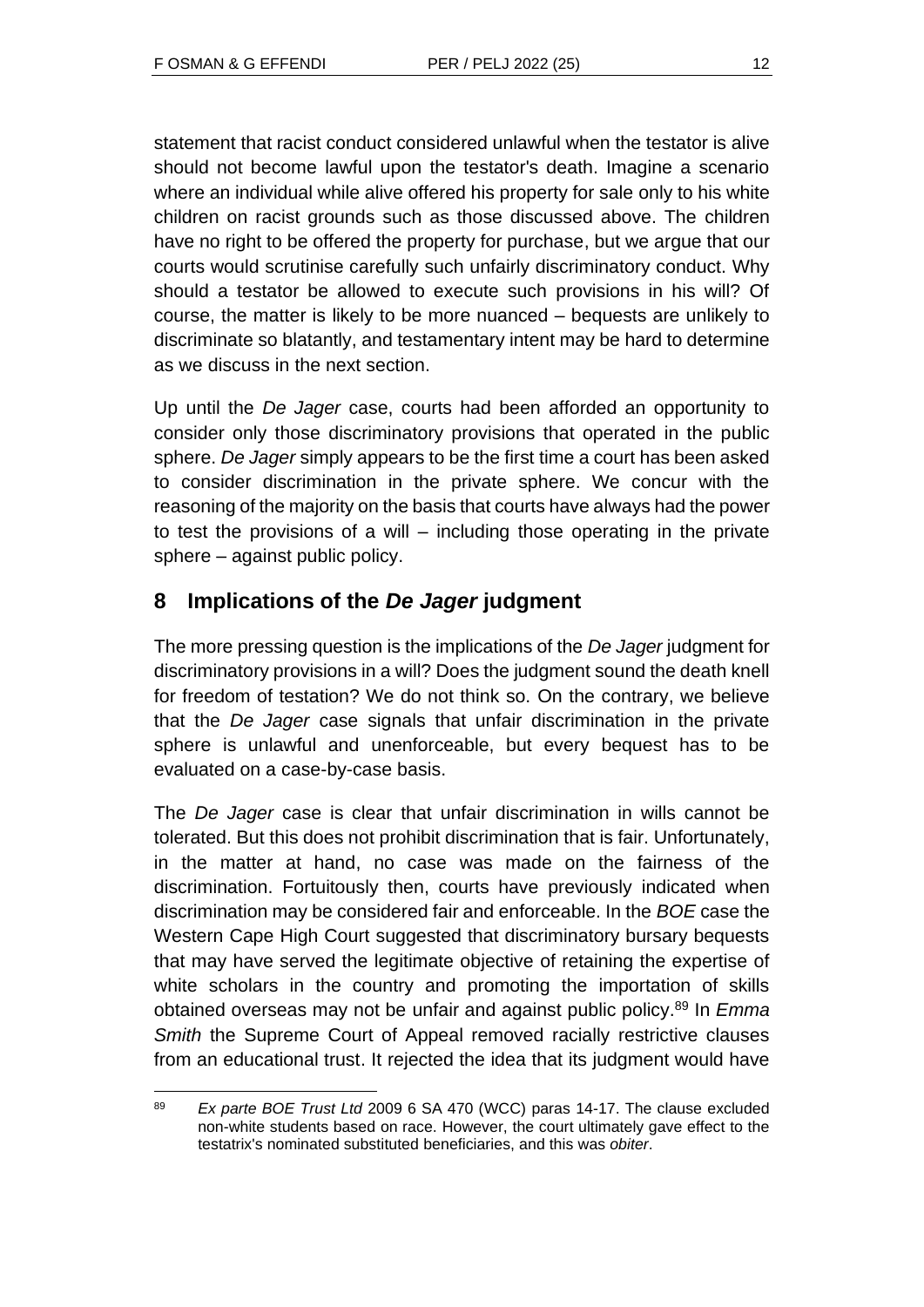a chilling effect on future private educational bequests. The Court held that it was not deciding upon cases in which a testator created a trust to benefit fellow members of his faith or children of fellow members in a club.<sup>90</sup> The court alluded to the fact that in certain instances – such as when the testator wants to benefit a certain group of individuals as opposed to merely excluding others – discrimination can be fair. Testamentary intent and motive are thus critical in determining the fairness of discrimination.

In the leading South African case on religion-based discrimination, the Appellate Division in *Aronson v Estate Hart*<sup>91</sup> upheld a clause that a beneficiary would forsake his/her benefits should s/he marry a person not of the Jewish faith or forsake the Jewish faith. The judgment, rooted in the protection of freedom of testation, $92$  has been severely criticised for conflicting with the principle of freedom of religion<sup>93</sup> and allowing a testator to influence the personal and intimate decisions of beneficiaries through material incitement.<sup>94</sup> Du Toit<sup>95</sup> thus argues that a reconsideration of the judgment is long overdue, and it is doubtful whether it would be followed today.

It thus may be helpful to consider comparative jurisprudence on the issue of discriminatory bequests. In Canada, where the Charter of Rights and Freedoms does not apply to private individuals, the British Columbia Court and Ontario Court of Appeal have adopted polar opposite positions. In British Columbia courts are empowered by the *Wills Variation Act*, RSBC, 1996, C490 to make an order that is adequate, just and equitable if the will does not, in the Court's opinion, make adequate provision for the proper maintenance and support of the testator's children.<sup>96</sup> The phrase "adequate, just and equitable" takes into account both the legal and moral obligations of the testator, with moral claims looking at "society's reasonable expectations of what a judicious person would do in the circumstances, by reference to contemporary community standards".<sup>97</sup> Employing this standard – which sounds very similar to that of our public policy – courts have found that discrimination based on gender or cultural beliefs is not allowed and have thus varied a will to provide a greater inheritance for the

<sup>90</sup> *Emma Smith Educational Fund v The University of KwaZuluNatal* 2010 6 SA 518 (SCA) para 41.

<sup>91</sup> *Aronson v Estate Hart* 1950 1 SA 539 (A).

<sup>92</sup> Du Toit 2001 *Stell LR* 226.

<sup>93</sup> Joubert 1968 *SALJ* 420.

<sup>94</sup> Hahlo 1950 *SALJ* 242.

<sup>95</sup> Du Toit 2001 *Stell LR* 227.

<sup>96</sup> *Prakash v Singh* 2006 BCSC 1545 para 48.

<sup>97</sup> *Prakash v Singh* 2006 BCSC 1545 paras 49-50.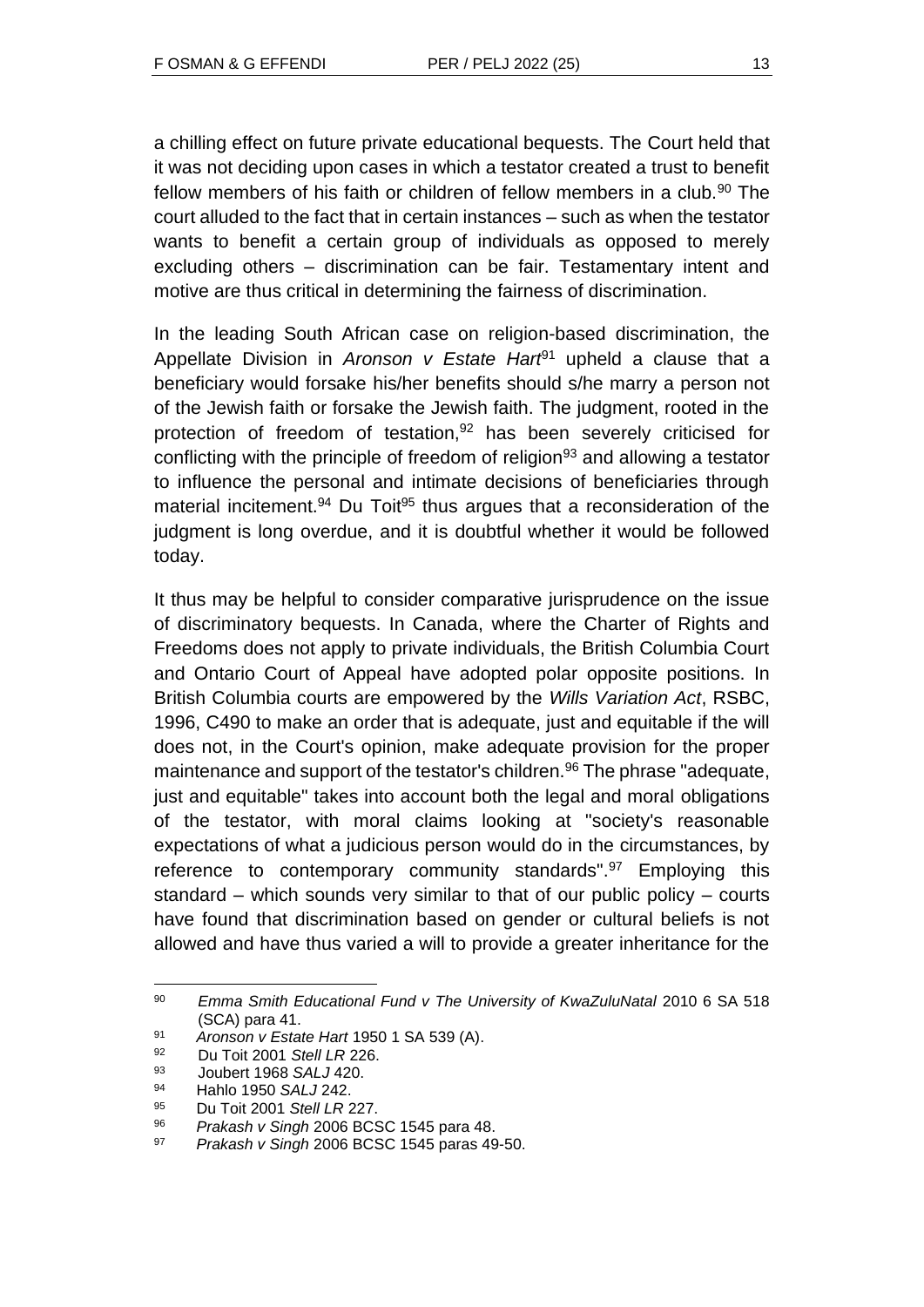testator's daughters, which was not provided for in the will.<sup>98</sup> In another instance, the Court varied a will to provide an equal inheritance to a son disinherited because of his sexual orientation.<sup>99</sup>

On the other hand, in Ontario succession laws favour adherence to the testator's intention.<sup>100</sup> The Ontario Court of Appeal has upheld a testator's disinheritance of his daughter when extrinsic evidence suggested that the disinheritance was motivated by race – his daughter had a child with a white man and the child was considered to be of mixed race.<sup>101</sup> The court found that the will was not discriminatory on the face of it but even if it was, it was the testator's private and intentional disposition of property with which the Court should not interfere.<sup>102</sup> Testamentary freedom allows testators to dispose of their property unconditionally and select beneficiaries even on discriminatory grounds.<sup>103</sup> Canadian jurisprudence thus yields a mixed bag rather than a determinative approach to discriminatory testamentary bequests.

We now consider our fictional testator to explore whether discrimination based on religious grounds may be considered fair. Safiyyah executes a will in accordance with her religious beliefs that discriminate based on gender. Discrimination on such a basis would be presumed to be unfair, as it is a ground listed in section 9(3) of the *Constitution*. Those seeking to enforce the will would have to demonstrate the fairness of the discrimination. In this regard, courts would have to balance Safiyyah's right to freedom of testation and religion against the beneficiary's right to equality and nondiscrimination. The religious motivation for the bequest distinguishes the case from the *De Jager* case, which was devoid of any such religious rationale. It is thus critical to understand the right to freedom of religion in South Africa and whether it would protect such bequests.

Section 15(1) of the South African *Constitution* confers a right to freedom of religion and provides that "[e]veryone has the right to freedom of conscience, religion, thought, belief and opinion".<sup>104</sup> The Constitutional Court has held that religious beliefs are often deeply held and personal and

<sup>98</sup> *Prakash v Singh* 2006 BCSC 1545.

<sup>99</sup> *Peden v Peden, Smith* 2006 BCSC 1713 para 53. The plaintiff was left a benefit in terms of the will, but the court held that the way the will was structured meant that it was "close to disinheritance".

<sup>100</sup> *King v De Jager* CC para 57.

<sup>101</sup> *Spence v BMO Trust Company* 2016 ONCA 196.

<sup>102</sup> *Spence v BMO Trust Company* para 72-73.

<sup>103</sup> *Spence v BMO Trust Company* para 75.

Section 15(1) of the *Constitution*.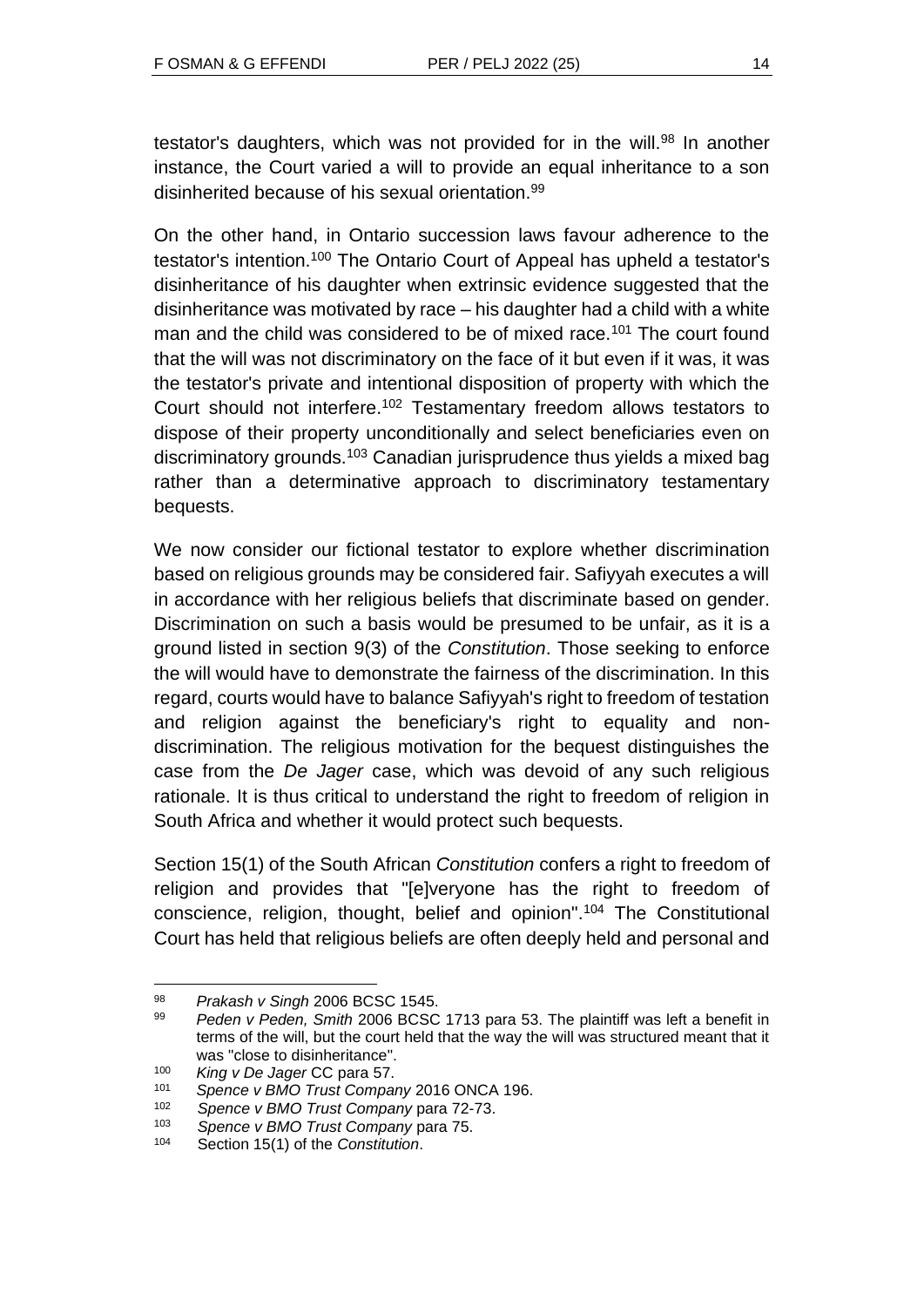shape an individual's sense of self and identity.<sup>105</sup> They may dictate all aspects of an individual's life from dress or diet to what an individual considers his or her purpose in life or acceptable behaviour.<sup>106</sup> Thus, religious freedom is broader than just the right to hold a belief and encompasses the right to manifest a belief in practice.<sup>107</sup> The protection extends to voluntary religious practices, as such protection is consistent with the spirit of the *Constitution*, which not only permits diversity but promotes and celebrates it.<sup>108</sup> Accordingly, it is arguable that religious freedom would protect the right of individuals to dispose of their property in accordance with closely-held beliefs.

However, religious freedom is not absolute and may be limited in terms of the Bill of Rights.<sup>109</sup> For example, in *Christian Education South Africa v*  Minister of Education,<sup>110</sup> the Constitutional Court invalidated the defence of moderate and reasonable chastisement with the effect that Christian parents are precluded from disciplining their children in accordance with their religious beliefs. Religious practices are thus not guaranteed and may not be upheld when they conflict with the rights of others. The *Constitution* further prohibits discrimination, directly or indirectly, on the grounds, amongst others, of gender and sex.<sup>111</sup> The *Equality Act* also prohibits discrimination based on gender with particular reference to a system preventing women from inheriting family property and any religious practice which impairs the dignity of women and undermines equality between the sexes.<sup>112</sup> Thus, Safiyyah's testamentary freedom, even when based on her religious beliefs, may be subject to limitation.

Abduroaf analyses a will like Safiyyah's through the prism of a section 36 analysis. He argues that the will should be upheld because changing the consequences of a will would require the courts to redistribute benefits from

<sup>105</sup> *MEC for Education: Kwazulu-Natal v Pillay* 2008 1 SA 474 (CC) para 62. In *Christian Education South Africa v Minister of Education* 2000 4 SA 757 (CC) para 36 the South African Constitutional Court held that religious beliefs may define individuals, their conduct and relationship with others. Also see Conkle 1987-1988 *NWU L Rev* 1164; Marshall 1993-1994 *DePaul L Rev* 247.

<sup>106</sup> Osman *Freedom of Religion and the Headscarf* 10.

<sup>107</sup> *S v Lawrence; S v Negal; S v Solberg* 1997 4 SA 1176 (CC) para 92; *Prince v President, Cape Law Society* 2002 2 SA 794 (CC) para 38.

<sup>108</sup> *MEC for Education: Kwazulu-Natal v Pillay* 2008 1 SA 474 (CC) para 65*.*

<sup>109</sup> Section 36 of the *Constitution*.

<sup>110</sup> *Christian Education South Africa v Minister of Education* 2000 4 SA 757 (CC).

<sup>111</sup> Section 9(3) of the *Constitution*.

<sup>112</sup> Section 8(d) reads "any practice, including traditional, customary or religious practice, which impairs the dignity of women and undermines equality between women and men, including the undermining of the dignity and well-being of the girl child".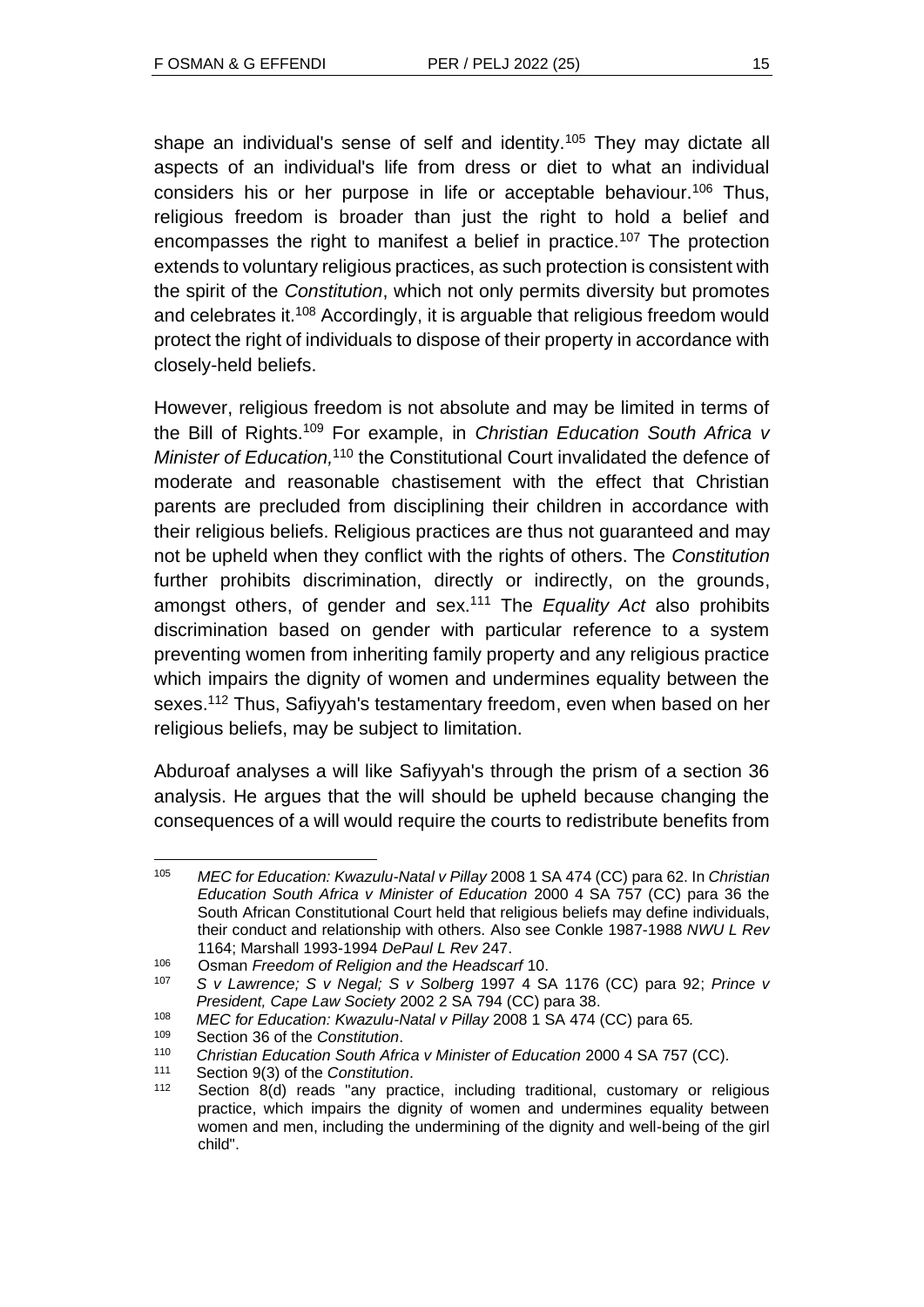one beneficiary to another.<sup>113</sup> This rewriting of a will without understanding the motivations of a testator undermines freedom of testation.<sup>114</sup> The disinheritance of a beneficiary is supported by the notion that no person has a right to inherit as a testate beneficiary in South African law.<sup>115</sup> He concedes that the bequest may infringe on a beneficiary's equality rights but argues that there are no less restrictive means to give effect to testators' constitutional right to practise their religion, based on the right to freedom of testation.<sup>116</sup> The right to freedom of religion, freedom of testation and the right to own property, he argues, would trump the equality rights of beneficiaries.<sup>117</sup> Abduroaf wrote in 2019 before the *De Jager* judgment was handed down. His arguments must be re-examined in light of the current jurisprudence and the court's willingness to strike down discriminatory bequests.

First, it should be noted that Safiyyah's intention is to execute her will in accordance with her religious beliefs and not to actively disinherit a child. Furthermore, it is often speculated that the rationale for the discrimination in Islamic inheritance law between sons and daughters is that females have a right to be cared for by their male relatives. A greater portion is thus allocated to males to enable them to discharge their obligations.<sup>118</sup> There is no malice or ill-will behind Safiyyah's bequest, but rather a genuine desire to live in accordance with her deeply held religious beliefs, which are intended to protect women.

In addition, Safiyyah, knowing that her daughter would inherit less, may have given more to her daughter while alive. Would the courts nonetheless be willing to rewrite the will to ensure children inherit equally, or would they unilaterally decide the proportion of an inheritance? These are the difficulties alluded to by Abduroaf with courts rewriting wills. If the intestate rules of succession were applied, this might result in persons the testator never contemplating inheriting from the estate.<sup>119</sup>

Moreover, in cases like that of Safiyyah, where the children are not in financial need, it entails weighing the competing interests of the testator and

<sup>113</sup> Abduroaf 2019 *De Jure* 264.

<sup>114</sup> Abduroaf 2019 *De Jure* 265.

<sup>115</sup> Abduroaf 2019 *De Jure* 265.

<sup>116</sup> Abduroaf 2019 *De Jure* 265-266.

<sup>117</sup> Abduroaf 2019 *De Jure* 266.

<sup>118</sup> Amien 2014 *Acta Juridica* 199-200; Abduroaf 2020 *De Jure* 115. However, Abduroaf notes that there is no definitive evidence to support the justification that sons inherit more favourably because of their financial obligations; Abduroaf *Impact of South African Law on the Islamic Law of Succession* 174.

<sup>119</sup> De Waal "Law of Succession and the Bill of Rights" 3G9.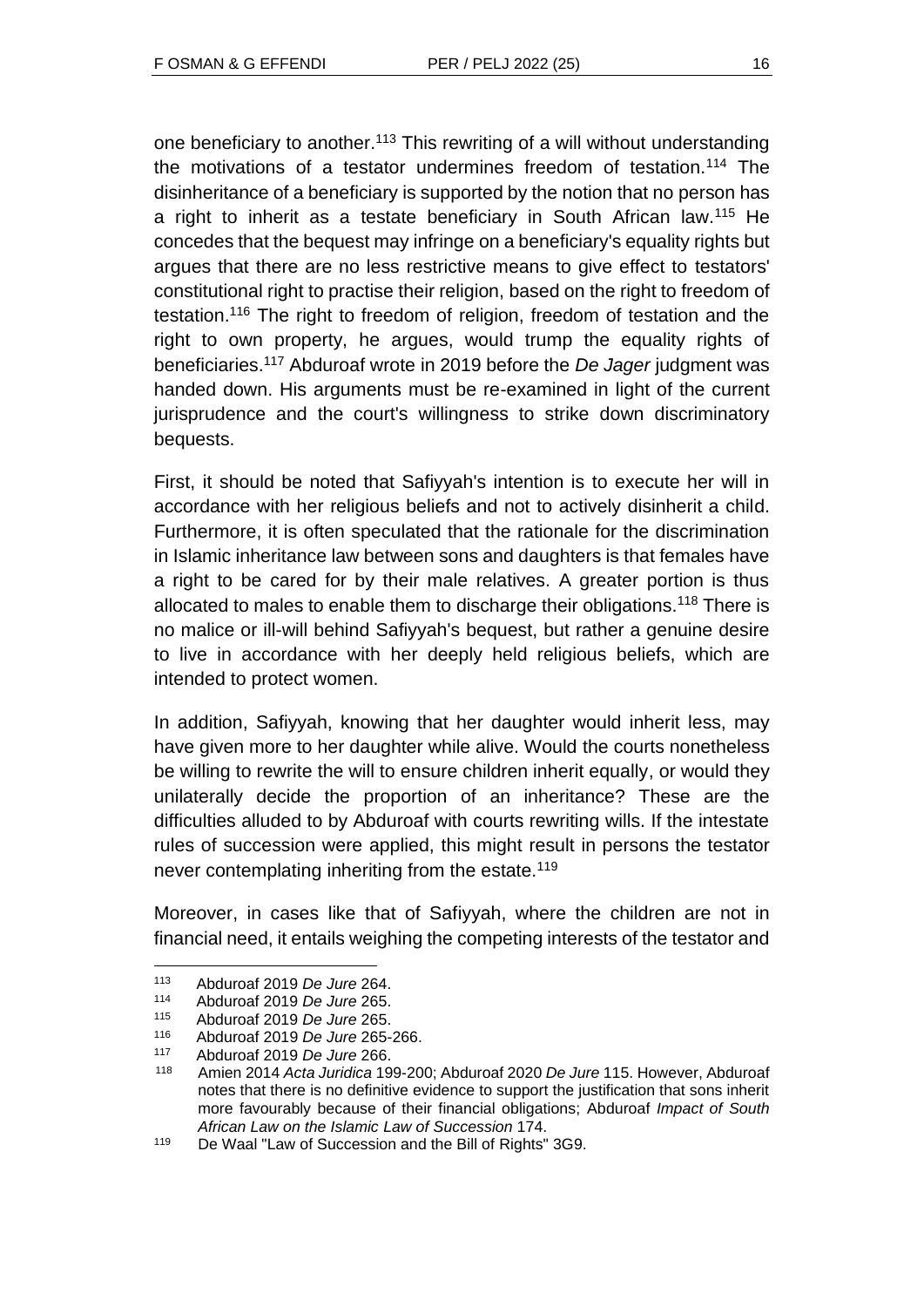the beneficiaries without taking other legal considerations into account, such as maintenance claims children may have against the deceased's estate.<sup>120</sup> It is arguable that for the right to freedom of testation to have any meaning, Safiyyah's discriminatory bequests must be found to be fair. As Du Toit stated, the value of freedom of testation is found when it protects the bequests of those who have beliefs that do not conform with those of the majority of society – as it would with those with conforming beliefs.<sup>121</sup> Thus, discriminatory bequests should not be considered unfair just because the majority of the population do not agree with them. Finally, while Islamic law discriminates between sons and daughters, there are instances where women and men inherit equally, and women may at times inherit even more than men $122$ 

Nonetheless, there are several compelling countervailing arguments as to why Safiyyah's bequest should not be upheld. First, while there may be instances where men and women inherit equally in Islamic law, the issue is whether the particular bequest which discriminates between beneficiaries based on gender is unenforceable. The evaluation of whether to uphold the bequest should not be expanded to the entire Islamic system of inheritance and we caution against broad declarations that Islamic inheritance – which is complex and nuanced – is discriminatory based on a single example of a distribution. Furthermore, the fact that there are other instances where Islamic succession law does not discriminate between men or women or may indeed treat women more favourably does not render the discrimination in the bequest fair. Moreover, it should be noted that wherever the potential beneficiaries are children of the testator – which is likely to be the more common scenario – Islamic succession law discriminates based on gender.

The historical and social reality of Muslim women in South African society must also be considered. As Wood-Bodley so aptly states, "[w]here the criterion for exclusion coincides with one of the historic fault lines in South African society — such as prejudice against black persons, against women, or against gay and lesbian persons — then it is more likely that the differentiation will amount to unfair discrimination, …".<sup>123</sup> Muslim women are a vulnerable group, who have historically suffered social and financial prejudice. Gabru notes in the context of divorce that Muslim clerics often fail to enforce the financial duties of men towards their wives and women are

<sup>120</sup> Corbett, Hofmeyr and Kahn *Law of Succession* 41.

<sup>121</sup> Du Toit 2012 *Tul Eur & Civ L F* 125.

<sup>122</sup> Abduroaf 2020 *De Jure* 115.

<sup>123</sup> Wood-Bodley 2007 *SALJ* 701.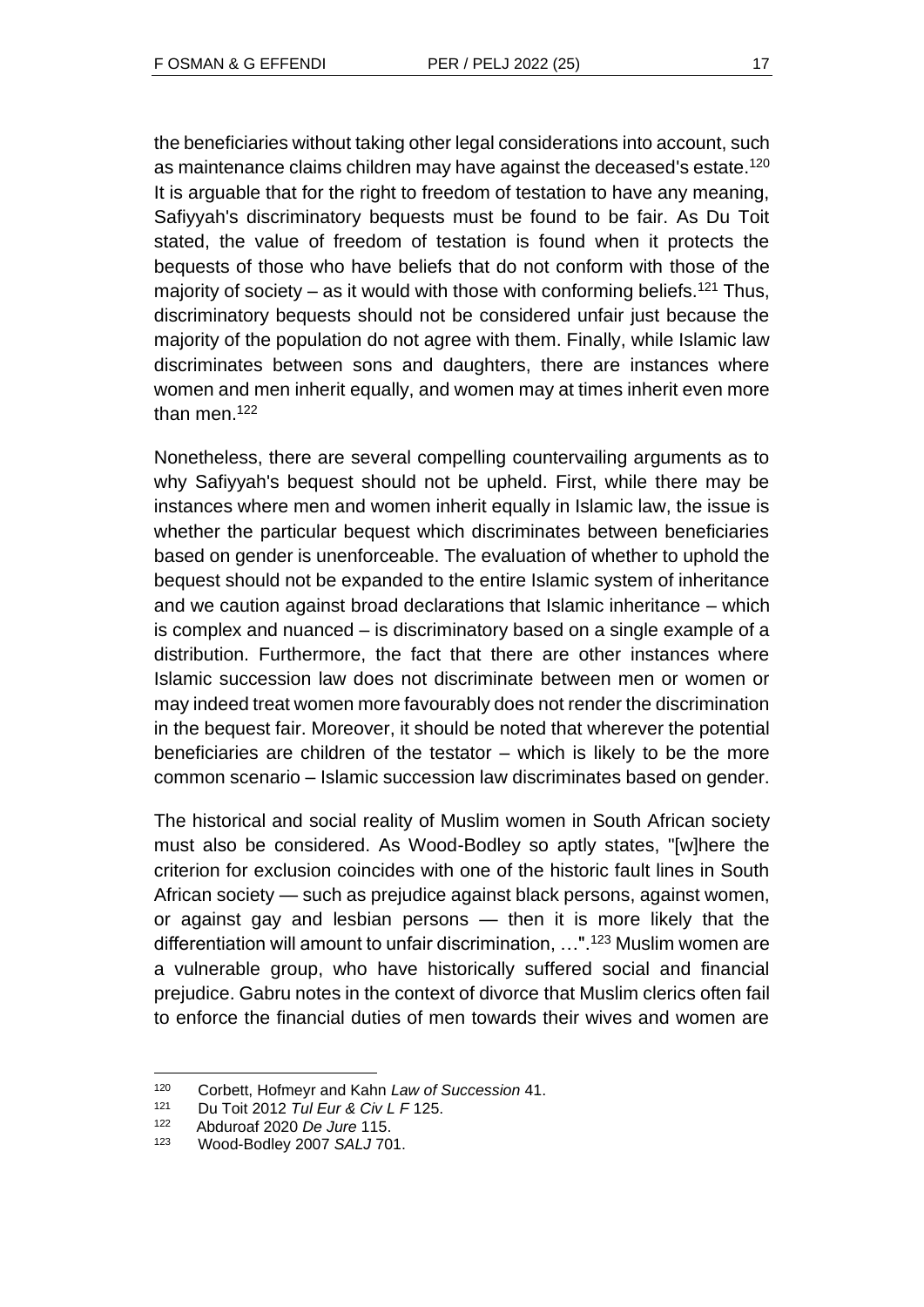often trapped in marriages where men exploit their position of power, and state law does not provide recourse.<sup>124</sup>

In the context of succession, male heirs, like sons and brothers who are meant to be responsible for their mothers and sisters, often jettison their responsibilities, leaving them financially destitute. The (oft-neglected) responsibilities of the male heir to care for relatives do not counterbalance the disproportion in inheritance. Thus, regardless of Safiyyah's good intentions, the discriminatory system of inheritance implemented prejudices her daughter. While her daughter may not currently be in financial need, she is denied the security and investment it offers, based on her gender, under the guise that she will be cared for by her brother, which in most likelihood will never materialise.

It is further worth noting that the Constitutional Court has previously found the principle of male primogeniture (the principle that males inherit to the exclusion of females) in the context of customary law intestate succession to be unconstitutional.<sup>125</sup> While the matter is distinguishable in that it dealt with intestate succession and male primogeniture resulted in the complete disinheritance of females, it is instructive on the court's views of discriminatory systems of inheritance. The *Reform of Customary Law of Succession and Regulation of Related Matters Act* 11 of 2009 was also enacted to give effect amongst other matters to the constitutional declaration of the invalidity of male primogeniture.<sup>126</sup> This position is cemented by the *Equality Act* and its prohibition of systems that prevent women from inheriting family property. In the light of the above, Rautenbach argues that it would not be possible to revive the principle of male primogeniture by invoking it in a will.<sup>127</sup> Our jurisprudence and statutory law thus strongly suggests that purporting to implement a system of inheritance that discriminates on gender would be unlawful.

In light of the foregoing discussion, we submit that the courts would likely find Safiyyah's bequest to be unlawful and unenforceable. The historical discrimination experienced by Muslim women, the current legislative and judicial interventions are prohibiting discriminatory systems of inheritance, and the justification for the discrimination – that men will take care of women – not holding true in contemporary times, all point to the discrimination's

<sup>124</sup> Gabru 2004 *PELJ* 6-9.

<sup>125</sup> *Bhe v Magistrate, Khayelitsha; Shibi v Sithole* 2005 1 SA 580 (CC).

<sup>126</sup> Preamble to the *Reform of Customary Law of Succession and Regulation of Related Matters Act* 11 of 2009

<sup>127</sup> Rautenbach 2014 *Acta Juridica* 155.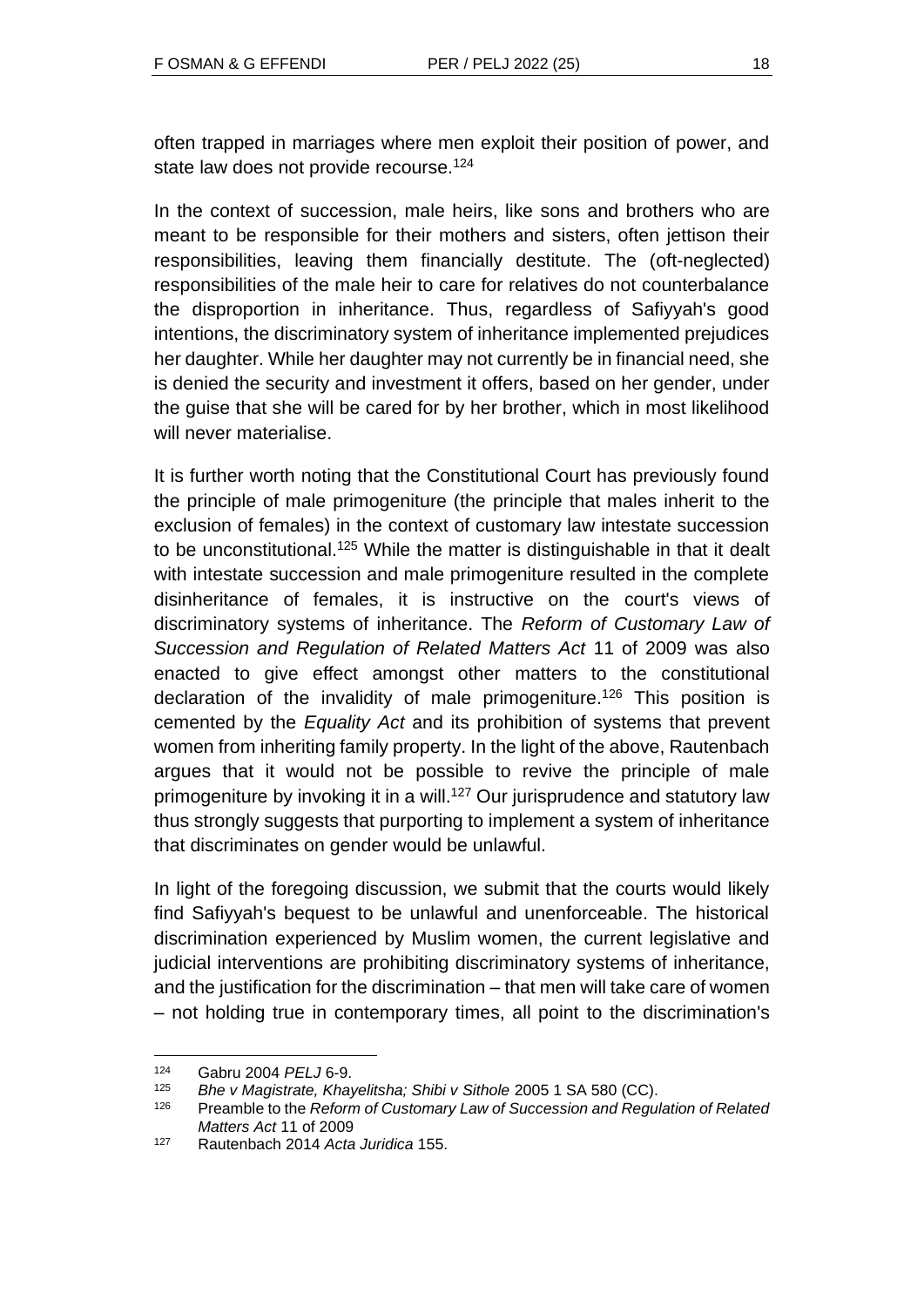being unfair. This is especially true, given that the factual matrix of most cases will not accord with our utopian, hypothetical scenario in which the beneficiaries are financially independent. Beneficiaries are more likely to be in financial need and discrimination, which gives a son a larger share, will have harsh consequences for females.

In addition, the historical arguments for upholding the bequest are questionable today. The *De Jager* judgment illustrates that courts are willing to strike down bequests, regardless of the resultant practical difficulties of redistributing benefits. The Court did not set down a strict rule on how to do this, and it seems that it would be done on a case-by-case basis. Furthermore, while the Court affirmed the importance of freedom of testation in our law, it is by no means sacrosanct. It cannot be exercised in a manner that unfairly discriminates against others. A clear limitation post the *De Jager* case is that discriminatory testamentary bequests based on gender with no justification would be unlawful and unenforceable. In the light of the discussion above, we submit that the religious motivations of a testator are not sufficient to render the discrimination fair.

On a final note, there are various permutations through which an individual may purport to give effect to the Islamic rules of inheritance. For example, Safiyyah may have named her beneficiaries and the ratios in which they were to inherit, namely two thirds for her son and one third for her daughter. Would such a bequest that treated beneficiaries unequally but did not explicitly seek to implement a discriminatory system of inheritance have been enforceable? Abduroaf argues that if the ratios of inheritance were specified with no reference to the Islamic law of intestate succession, then it would be almost impossible to prove the will was based on a system of discrimination with the implication that the will would be upheld.<sup>128</sup> In a similar vein Rautenbach, in the context of customary law succession, argues that a testator may give effect to the principle of male primogeniture through testamentary vehicles such as a modus or substitution.<sup>129</sup>

Indeed, testators, wary that discriminatory bequests may not be upheld, may attempt to mask their testamentary intent by specifying the bequests without reference to a discriminatory system of inheritance. We caution, however, that post the *De Jager* judgment, courts may scrutinise testamentary dispositions more closely. In *De Jager* the testators employed a *fideicommissum* construction in the will to which the Court did not give

<sup>128</sup> Abduroaf 2019 *De Jure* 261.

<sup>129</sup> Rautenbach 2014 *Acta Juridica* 158-159.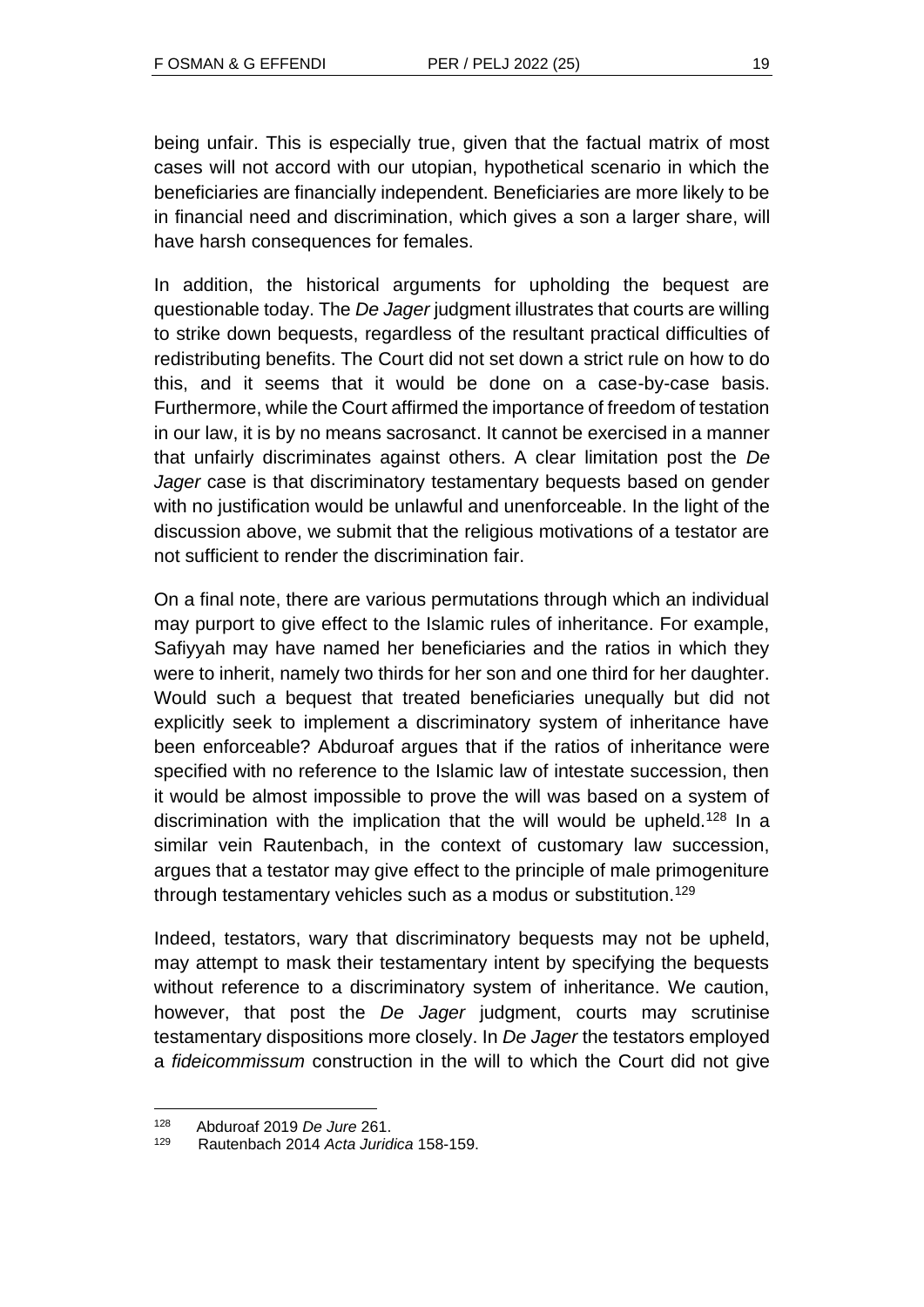effect because it amounted to unfair discrimination. Similarly, it is likely that the courts would not give effect to testamentary vehicles that give effect to male primogeniture or other discriminatory systems of inheritance unless the discrimination can be shown to be fair. The mere couching of the discrimination in complex testamentary vehicles does not render it fair. If there is incontrovertible evidence, by way of example, that the discriminatory bequests are based on gender, the bequests may be challenged. It would, of course, be harder to prove such discrimination, as bequests to particular beneficiaries may be motivated by a range of reasons – such as a closer relationship with a particular child or a reward for care in old age – and do not implement a system of gender discrimination against unnamed beneficiaries. The question of the enforceability of the provisions may thus ultimately come down to what can be proven in each case. Testators are nonetheless cautioned that courts may look beyond complex testamentary constructions. If it can be proven that the testator intends to discriminate on gender, there is a risk that the bequest may be struck down.

# **9 Conclusion**

The *De Jager* case made headlines for its curtailment of freedom of testation. But freedom of testation has always been limited. We submit that the case clarifies that unfair discrimination in private testamentary bequests is unlawful and will not be given effect. The judgment does not outlaw fair discrimination, so freedom of testation remains an important principle of the South African succession law. Unfortunately, the respondents in the case, perhaps assuming like many commentators that freedom of testation would be treated as an inviolable principle in the private sphere, conceded that the discrimination was unfair and made no case for the fairness of discrimination.

This note examined the implications of the *De Jager* case and whether the discrimination motivated by religious beliefs could be considered fair discrimination. Does the testator's testamentary intent and religious beliefs tip the scales and justify the discrimination? We think not. The discrimination perpetuates disadvantage against a historically disadvantaged group when the courts and legislature have been emphatic in their stance against gender discrimination in inheritance. The testator's intent and religious beliefs are unlikely to be enough to justify the harsh consequences that discrimination may have on women. In this regard, individuals who want to dispose of their assets in accordance with their religious beliefs should seek estate planning advice cognisant of the potential impact of the *De Jager* case.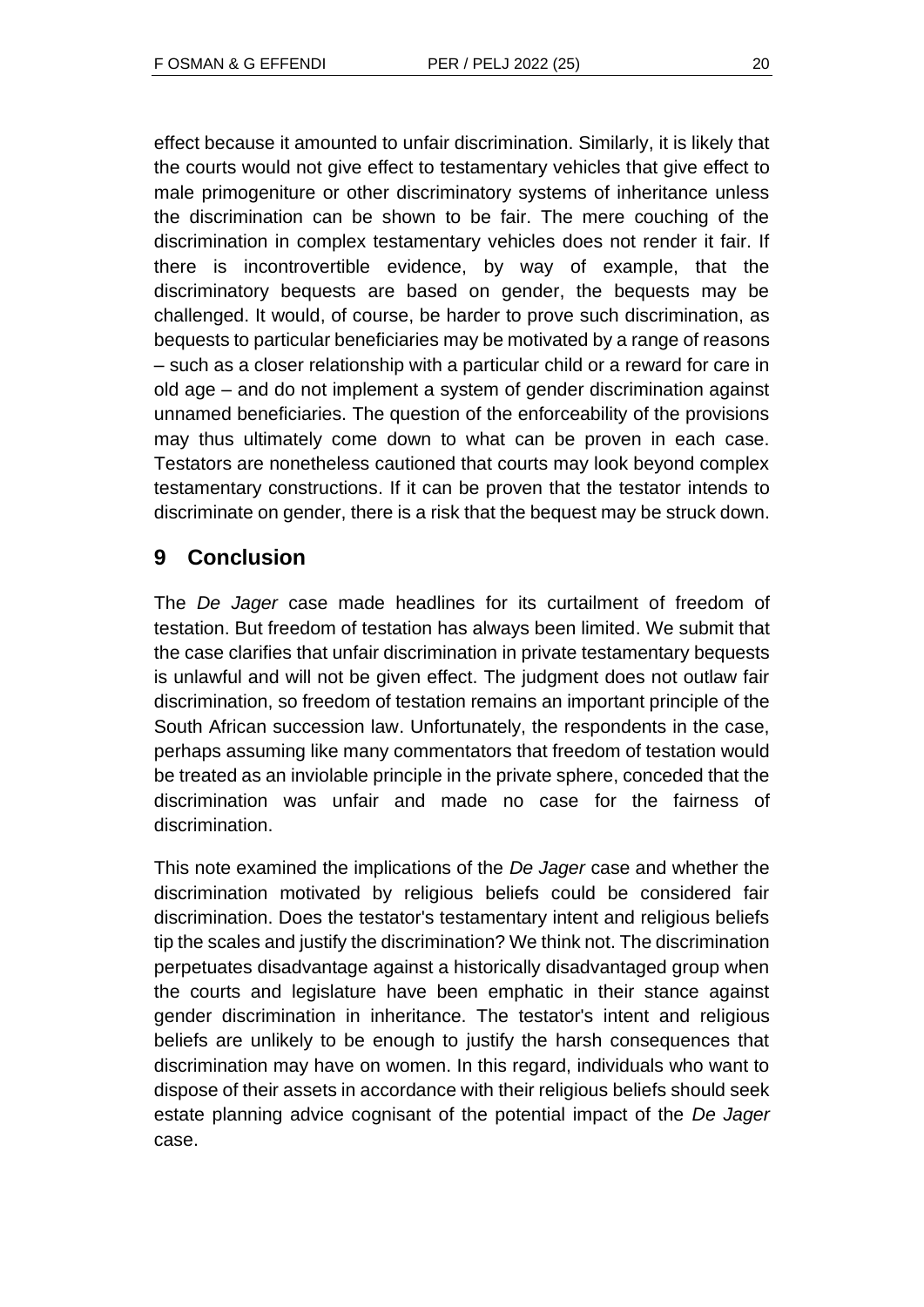# **Bibliography**

## **Literature**

Abduroaf *Impact of South African Law on the Islamic Law of Succession* Abduroaf M *The Impact of South African Law on the Islamic Law of Succession* (LLD-thesis University of the Western Cape 2018)

Abduroaf 2019 *De Jure*

Abduroaf M "A Constitutional Analysis of an Islamic Will within the South African Context" 2019 *De Jure* 257-266

### Abduroaf 2020 *De Jure*

Abduroaf M "An Analysis of the Rationale Behind the Distribution of Shares in terms of the Islamic Law of Intestate Succession" 2020 *De Jure* 115-122

### Amien 2014 *Acta Juridica*

Amien W "The Viability for Women's Rights of Incorporating Islamic Inheritance Laws into the South African Legal System" 2014 *Acta Juridica* 192-218

Conkle 1987-1988 *NWU L Rev*

Conkle DO "Toward a General Theory of the Establishment Clause" 1987- 1988 *NWU L Rev* 1113-1194

Corbett, Hofmeyr and Kahn *Law of Succession* Corbett MMG, Hofmeyr G and Kahn E *The Law of Succession in South*  Africa 2<sup>nd</sup> ed (Juta Cape Town 2001)

De Waal 2010 *Annual Survey of South African Law*

De Waal MJ "The Law of Succession (Including the Administration of Estates) and Trusts" 2010 *Annual Survey of South African Law* 1170-1202

De Waal "Law of Succession and the Bill of Rights"

De Waal MJ "The Law of Succession and the Bill of Rights" in Mokgoro Y and Tlakula P (eds) *Bill of Rights Compendium* (Durban LexisNexis Butterworths 1998-) ch 3G

De Waal and Schoeman-Malan *Law of Succession* De Waal MJ and Schoeman-Malan MC Law of Succession 5<sup>th</sup> ed (Juta Cape Town 2016)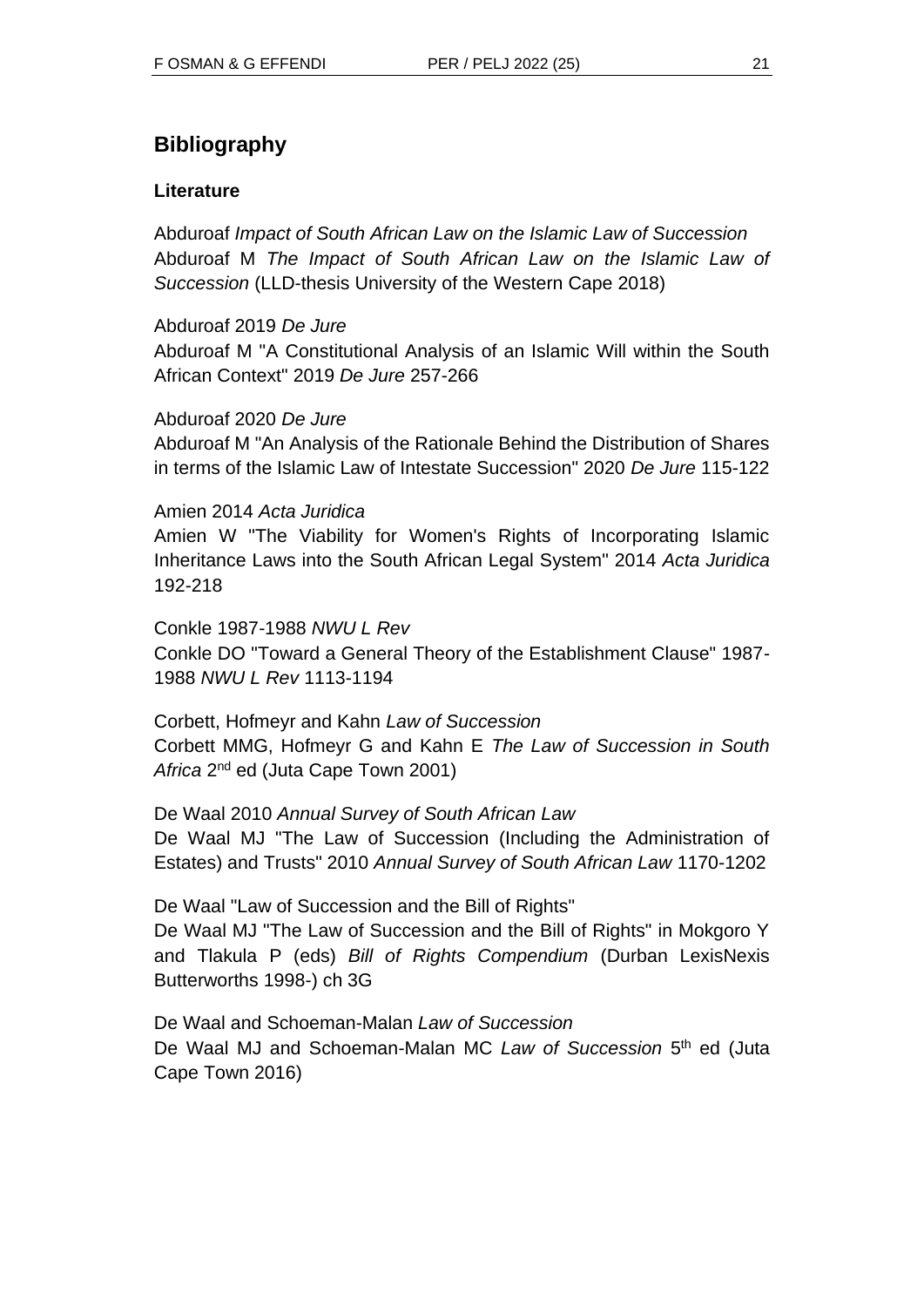Du Toit 2001 *Stell LR*

Du Toit F "The Constitutionally Bound Dead Hand? The Impact of Constitutional Rights and Principles on Freedom of Testation in South African Law" 2001 *Stell LR* 222-257

Du Toit 2005 *JJS*

Du Toit F "An Evaluation of the Limitation Imposed upon Freedom of Testation by Section 13 of the Trust Property Control Act 57 of 1988" 2005 *JJS* 39-51

Du Toit 2012 *Tul Eur & Civ L F*

Du Toit F "Constitutionalism, Public Policy and Discriminatory Testamentary Bequests: A Good Fit Between Common Law and Civil Law in South Africa's Mixed Jurisdiction?" 2012 *Tul Eur & Civ L F* 97-131

Gabru 2004 *PELJ* Gabru N "Dilemma of Muslim Women Regarding Divorce in South Africa" 2004 *PELJ* 1-15

Hahlo 1950 *SALJ* Hahlo H "Jewish Faith and Race Clauses in Wills" 1950 *SALJ* 231-244

Jamneck *et al Law of Succession* Jamneck J et al The Law of Succession in South Africa 3<sup>rd</sup> ed (Oxford University Press Cape Town 2017)

Joubert 1968 *SALJ* Joubert CP "Jewish Faith and Race Clauses in Roman-Dutch Law Truth" 1968 *SALJ* 402-420

Marshall 1993-1994 *DePaul L Rev* Marshall WP "Truth and the Religion Clauses" 1993-1994 *DePaul L Rev* 243-268

Osman *Freedom of Religion and the Headscarf* Osman F *Freedom of Religion and the Headscarf: A Perspective from International and Comparative Constitutional Law* (LLM-thesis University of Cape Town 2012)

Rautenbach 2014 *Acta Juridica*

Rautenbach C "A Few Comments on the (Possible) Revival of the Customary Law Rule of Male Primogeniture: Can the Common-Law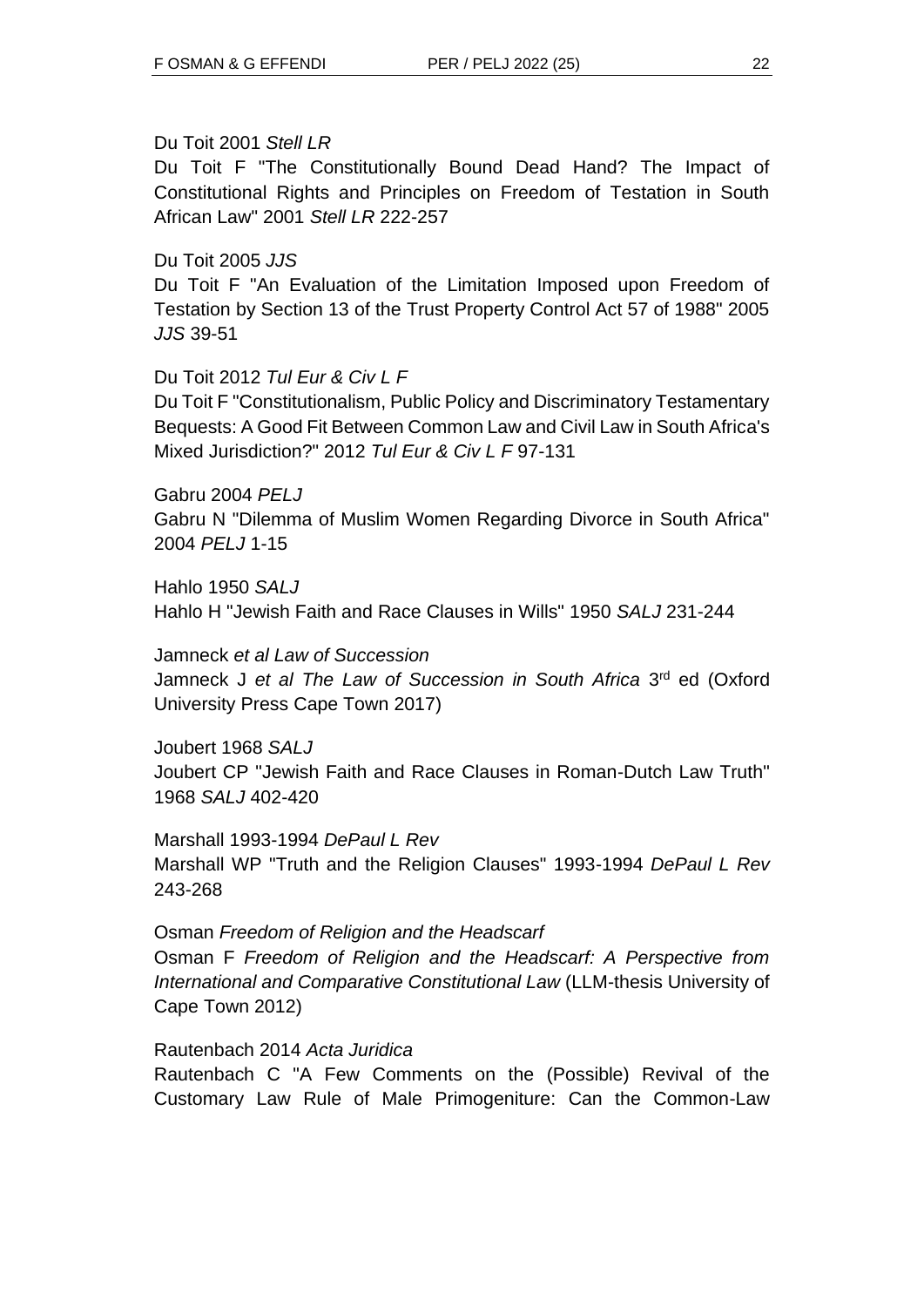Principle of Freedom of Testation Come to its Rescue?" 2014 *Acta Juridica* 132-159

Rautenbach, Du Plessis and Pienaar 2006 *SAJHR*

Rautenbach C, Du Plessis W and Pienaar G "Is Primogeniture Extinct Like the Dodo, or is There Any Prospect of It Rising from the Ashes? Comments on the Evolution of Customary Succession Laws in South Africa" 2006 *SAJHR* 99-118

Wood-Bodley 2007 *SALJ*

Wood-Bodley MC "Freedom of Testation and the Bill of Rights: *Minister of Education v Syfrets Trust Ltd NO*: Note" 2007 *SALJ* 687-702

## **Case law**

*Aronson v Estate Hart* 1950 1 SA 539 (A)

*Bhe v Magistrate, Khayelitsha; Shibi v Sithole* 2005 1 SA 580 (CC)

*Bruce v Fleecytex Johannesburg* 1998 2 SA 1143 (CC)

*Christian Education South Africa v Minister of Education* 2000 4 SA 757 (CC)

*Emma Smith Educational Fund v The University of KwaZuluNatal* 2010 6 SA 518 (SCA)

*Ex parte BOE Trust Ltd* 2009 6 SA 470 (WCC)

*King v De Jager* 2017 6 SA 527 (WCC)

*King v De Jager* 2021 5 BCLR 449 (CC)

*MEC for Education: Kwazulu-Natal v Pillay* 2008 1 SA 474 (CC)

*Minister of Education v Syfrets Trust Ltd* 2006 3 All SA 373 (C)

*Peden v Peden, Smith* 2006 BCSC 1713

*Prince v President, Cape Law Society* 2002 2 SA 794 (CC)

*Prakash v Singh* 2006 BCSC 1545

*S v Lawrence; S v Negal; S v Solberg* 1997 4 SA 1176 (CC)